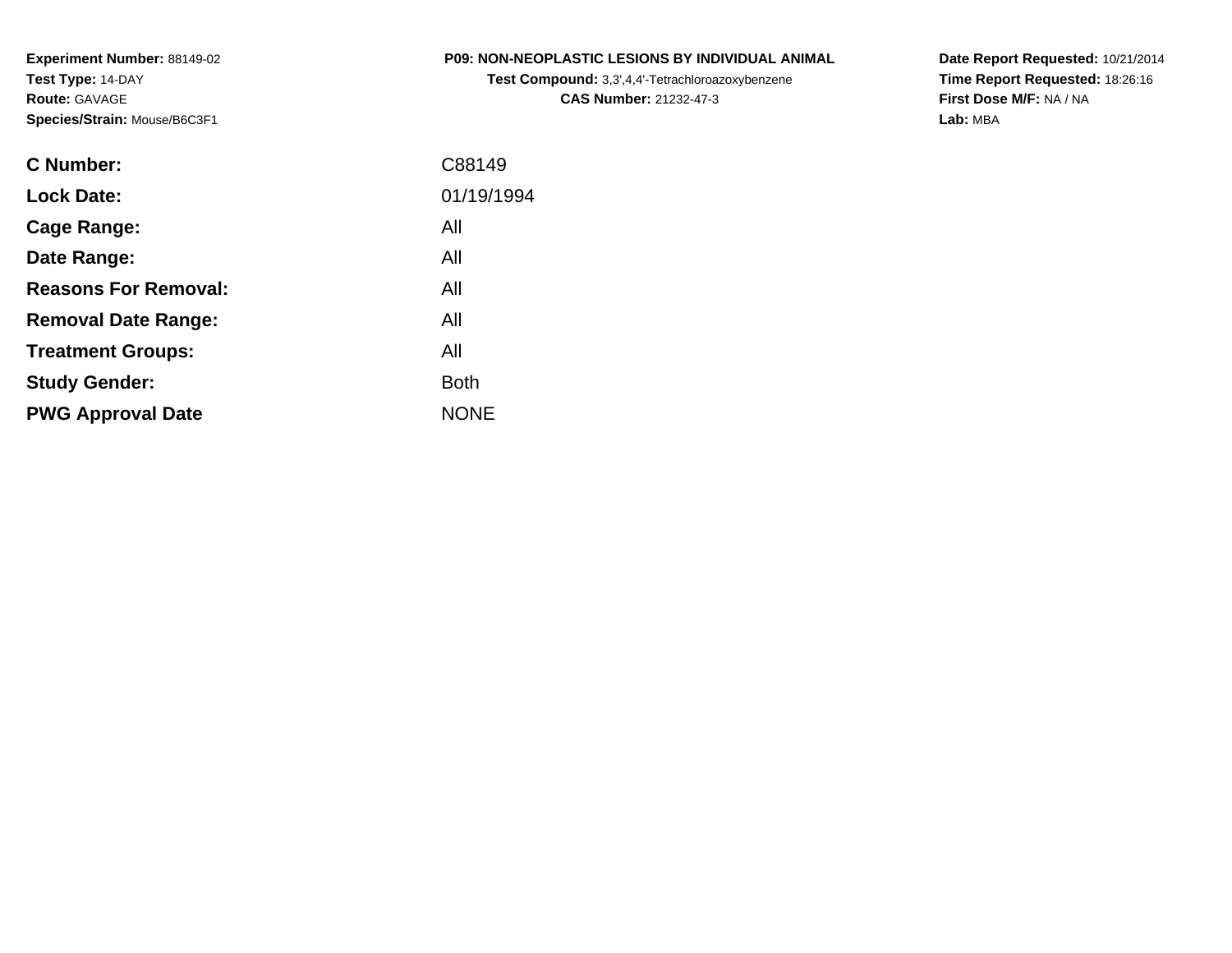**Experiment Number:** 88149-02

**Test Type:** 14-DAY

**Route:** GAVAGE

**Species/Strain:** Mouse/B6C3F1

## **P09: NON-NEOPLASTIC LESIONS BY INDIVIDUAL ANIMAL**

**Test Compound:** 3,3',4,4'-Tetrachloroazoxybenzene

**CAS Number:** 21232-47-3

**Date Report Requested:** 10/21/2014**Time Report Requested:** 18:26:16**First Dose M/F:** NA / NA**Lab:** MBA

| DAY ON TEST                                | 0                                         | 0                   | 0           | 0                                         | 0           |   |                       |     |
|--------------------------------------------|-------------------------------------------|---------------------|-------------|-------------------------------------------|-------------|---|-----------------------|-----|
| <b>B6C3F1 Mouse Male</b>                   | 0<br>1                                    | 0<br>1              | 0<br>1      | 0<br>$\boldsymbol{l}$                     | 0<br>1      |   |                       |     |
| 0 MG/KG                                    | $\overline{7}$                            | $\overline{7}$      | 7           | $\overline{7}$                            | 7           |   |                       |     |
| <b>ANIMAL ID</b>                           | $\mathbf 0$<br>$\mathbf 0$<br>$\mathbf 0$ | 0<br>0<br>0         | 0<br>0<br>0 | $\mathbf 0$<br>$\mathbf 0$<br>$\mathbf 0$ | 0<br>0<br>0 |   |                       |     |
|                                            | 0<br>1                                    | 0<br>$\overline{2}$ | 0<br>3      | 0<br>4                                    | 0<br>5      |   | <i><b>*TOTALS</b></i> |     |
| <b>Alimentary System</b>                   |                                           |                     |             |                                           |             |   |                       |     |
| Gallbladder                                | +                                         | ٠                   | +           | +                                         | ٠           | 5 |                       |     |
| Liver                                      | $+$                                       | $\ddot{}$           | $\ddot{}$   | $\ddot{}$                                 | $\ddot{}$   | 5 |                       |     |
| Hepatocyte, Inflammation, Focal            | 1                                         | $\mathbf{1}$        |             |                                           |             |   | $\overline{2}$        | 1.0 |
| Hepatocyte, Necrosis, Focal                |                                           | 1                   |             |                                           |             |   | 1                     | 1.0 |
| Stomach, Forestomach                       | $\pm$                                     | +                   | ٠           | +                                         | ٠           | 5 |                       |     |
| Stomach, Glandular                         | $\ddot{}$                                 | ÷                   | $\ddot{}$   | $\ddot{}$                                 | $\ddot{}$   | 5 |                       |     |
| <b>Cardiovascular System</b>               |                                           |                     |             |                                           |             |   |                       |     |
| <b>NONE</b>                                |                                           |                     |             |                                           |             |   |                       |     |
| <b>Endocrine System</b>                    |                                           |                     |             |                                           |             |   |                       |     |
| <b>NONE</b>                                |                                           |                     |             |                                           |             |   |                       |     |
| <b>General Body System</b>                 |                                           |                     |             |                                           |             |   |                       |     |
| <b>NONE</b>                                |                                           |                     |             |                                           |             |   |                       |     |
| <b>Genital System</b>                      |                                           |                     |             |                                           |             |   |                       |     |
| <b>NONE</b>                                |                                           |                     |             |                                           |             |   |                       |     |
| <b>Hematopoietic System</b>                |                                           |                     |             |                                           |             |   |                       |     |
| Lymph Node, Mesenteric                     | +                                         |                     |             | +                                         | +           | 5 |                       |     |
| Spleen                                     | $\div$                                    | ÷                   | $\ddot{}$   | $\ddot{}$                                 | $\ddot{}$   | 5 |                       |     |
| Red Pulp, Hematopoietic Cell Proliferation |                                           |                     |             |                                           | 1           |   | 1                     | 1.0 |

\* ..Total animals with tissue examined microscopically; Total animals with lesion and mean severity grade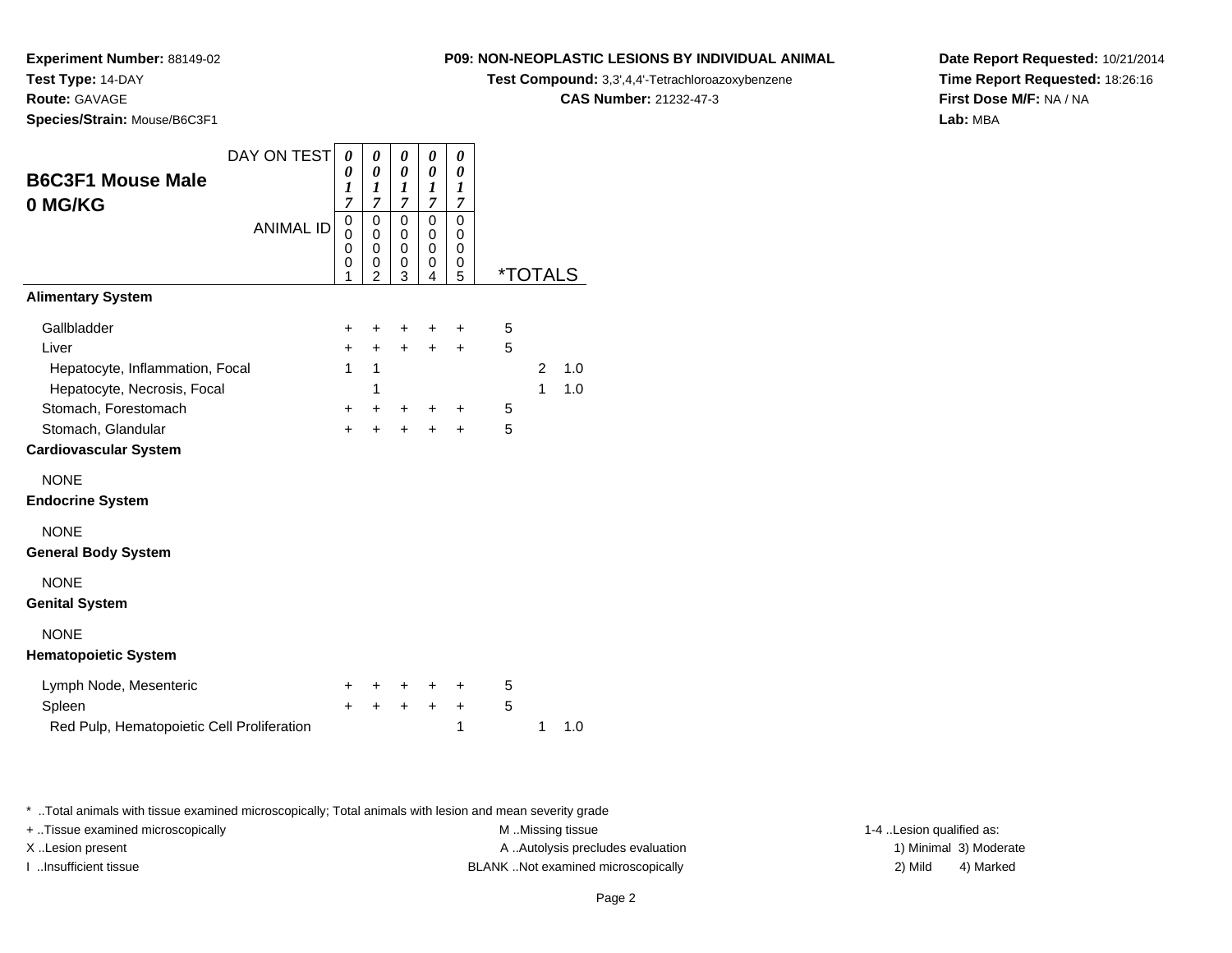## **Route:** GAVAGE

**Species/Strain:** Mouse/B6C3F1

### DAY ON TEST**B6C3F1 Mouse Male0 MG/KG**ANIMAL ID*0 0 1 7* 0 0 0 0 1 $+$ *0 0 1 7*0<br>0<br>0<br>0<br>2  $+$ *0 0 1 7* 0 0 0 0 3 $\ddot{}$ *0 0 1 7* 0 0 0 0 4 $\ddot{}$ *0 0 1 7* 0 0 00<br>ء 5 \*TOTALSThymus <sup>+</sup> <sup>+</sup> <sup>+</sup> <sup>+</sup> + 5 **Integumentary System**NONE **Musculoskeletal System**NONE **Nervous System**NONE **Respiratory System**NONE **Special Senses System**NONE**Urinary System**

\* ..Total animals with tissue examined microscopically; Total animals with lesion and mean severity grade

<sup>+</sup> <sup>+</sup> <sup>+</sup> + 5

 $\mathsf y$ 

Kidney

+ ..Tissue examined microscopically examined microscopically examined as:  $M$  ..Missing tissue 1-4 ..Lesion qualified as: X..Lesion present **A ..**Autolysis precludes evaluation A ..Autolysis precludes evaluation 1) Minimal 3) Moderate I ..Insufficient tissue BLANK ..Not examined microscopically 2) Mild 4) Marked

## **P09: NON-NEOPLASTIC LESIONS BY INDIVIDUAL ANIMALTest Compound:** 3,3',4,4'-Tetrachloroazoxybenzene

**CAS Number:** 21232-47-3

**Date Report Requested:** 10/21/2014**Time Report Requested:** 18:26:16**First Dose M/F:** NA / NA**Lab:** MBA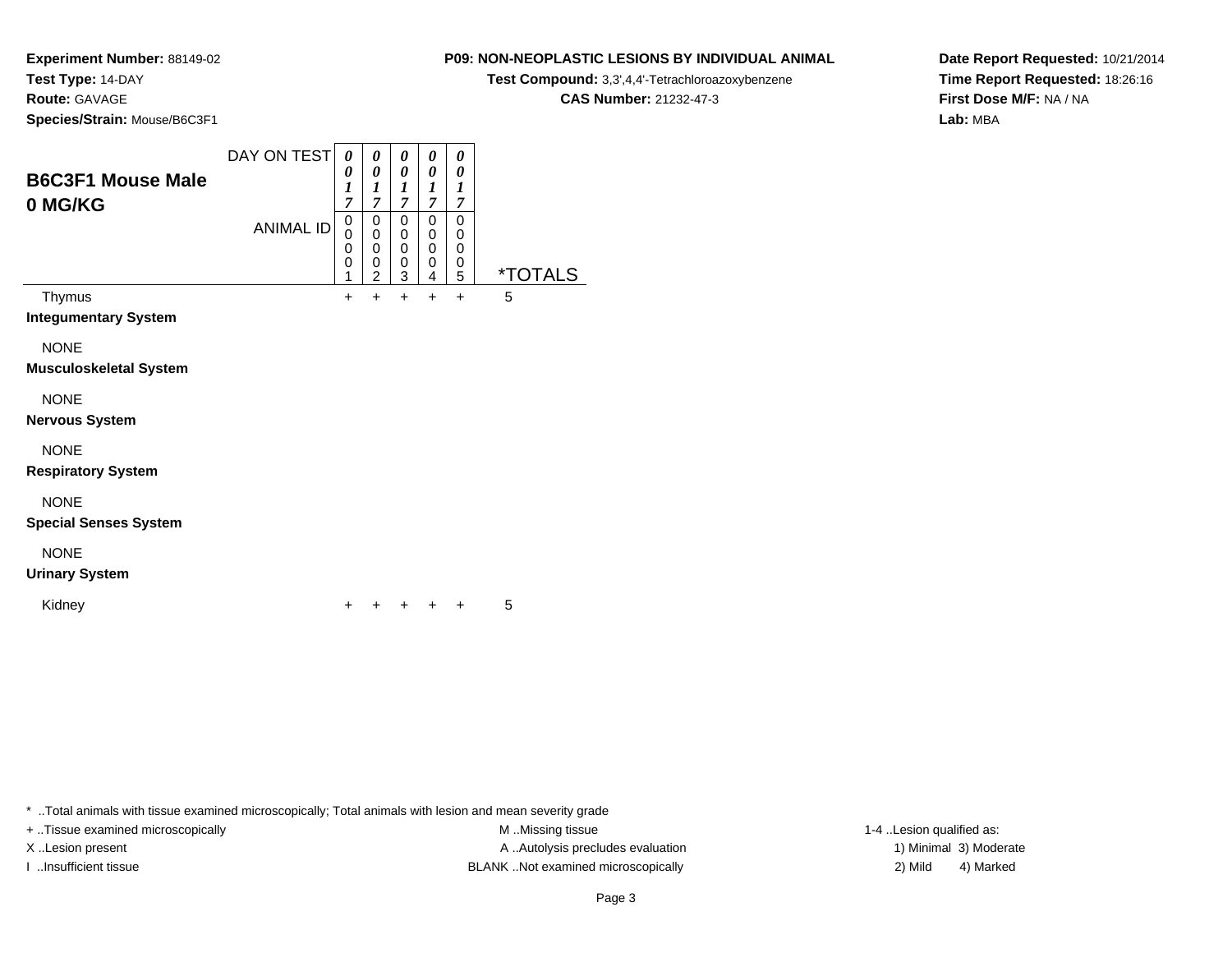**Experiment Number:** 88149-02

**Test Type:** 14-DAY

**Route:** GAVAGE

**Species/Strain:** Mouse/B6C3F1

## **P09: NON-NEOPLASTIC LESIONS BY INDIVIDUAL ANIMAL**

**Test Compound:** 3,3',4,4'-Tetrachloroazoxybenzene

**CAS Number:** 21232-47-3

**Date Report Requested:** 10/21/2014**Time Report Requested:** 18:26:16**First Dose M/F:** NA / NA**Lab:** MBA

| DAY ON TEST                                | 0              | 0                                         | 0            | 0                     | 0         |                |                       |     |
|--------------------------------------------|----------------|-------------------------------------------|--------------|-----------------------|-----------|----------------|-----------------------|-----|
| <b>B6C3F1 Mouse Male</b>                   | 0<br>1         | $\boldsymbol{\theta}$<br>$\boldsymbol{l}$ | 0<br>1       | 0<br>$\boldsymbol{l}$ | 0<br>1    |                |                       |     |
| 1 MG/KG                                    | $\overline{7}$ | 7                                         | 7            | 7                     | 7         |                |                       |     |
| <b>ANIMAL ID</b>                           | 0<br>0         | 0<br>0                                    | 0<br>0       | 0<br>0                | 0<br>0    |                |                       |     |
|                                            | 0<br>0         | $\mathbf 0$<br>0                          | 0<br>0       | 0<br>0                | 0<br>1    |                |                       |     |
|                                            | 6              | 7                                         | 8            | 9                     | 0         |                | <i><b>*TOTALS</b></i> |     |
| <b>Alimentary System</b>                   |                |                                           |              |                       |           |                |                       |     |
| Liver                                      | $\ddot{}$      | ٠                                         | +            | +                     | $\ddot{}$ | 5              |                       |     |
| Hepatocyte, Inflammation, Focal            |                |                                           | 1            | 1                     |           |                | 2                     | 1.0 |
| Hepatocyte, Necrosis, Focal                |                |                                           | 1            |                       |           |                | 1                     | 1.0 |
| <b>Cardiovascular System</b>               |                |                                           |              |                       |           |                |                       |     |
| <b>NONE</b>                                |                |                                           |              |                       |           |                |                       |     |
| <b>Endocrine System</b>                    |                |                                           |              |                       |           |                |                       |     |
| <b>NONE</b>                                |                |                                           |              |                       |           |                |                       |     |
| <b>General Body System</b>                 |                |                                           |              |                       |           |                |                       |     |
| <b>NONE</b>                                |                |                                           |              |                       |           |                |                       |     |
| <b>Genital System</b>                      |                |                                           |              |                       |           |                |                       |     |
| <b>NONE</b>                                |                |                                           |              |                       |           |                |                       |     |
| <b>Hematopoietic System</b>                |                |                                           |              |                       |           |                |                       |     |
| Spleen                                     | $\ddot{}$      | +                                         | +            | +                     | $\ddot{}$ | 5              |                       |     |
| Red Pulp, Hematopoietic Cell Proliferation | $\mathbf{1}$   | $\overline{2}$                            | $\mathbf{1}$ | 1                     |           |                | 4                     | 1.3 |
| Thymus                                     | $\ddot{}$      | M                                         | $+$          | $\ddot{}$             | $\ddot{}$ | $\overline{4}$ |                       |     |
| <b>Integumentary System</b>                |                |                                           |              |                       |           |                |                       |     |
| <b>NONE</b>                                |                |                                           |              |                       |           |                |                       |     |
|                                            |                |                                           |              |                       |           |                |                       |     |

\* ..Total animals with tissue examined microscopically; Total animals with lesion and mean severity grade

+ ..Tissue examined microscopically examined microscopically examined as:  $M$  ..Missing tissue 1-4 ..Lesion qualified as:

X..Lesion present **A ..Autolysis precludes evaluation** A ..Autolysis precludes evaluation 1) Minimal 3) Moderate I ..Insufficient tissue BLANK ..Not examined microscopically 2) Mild 4) Marked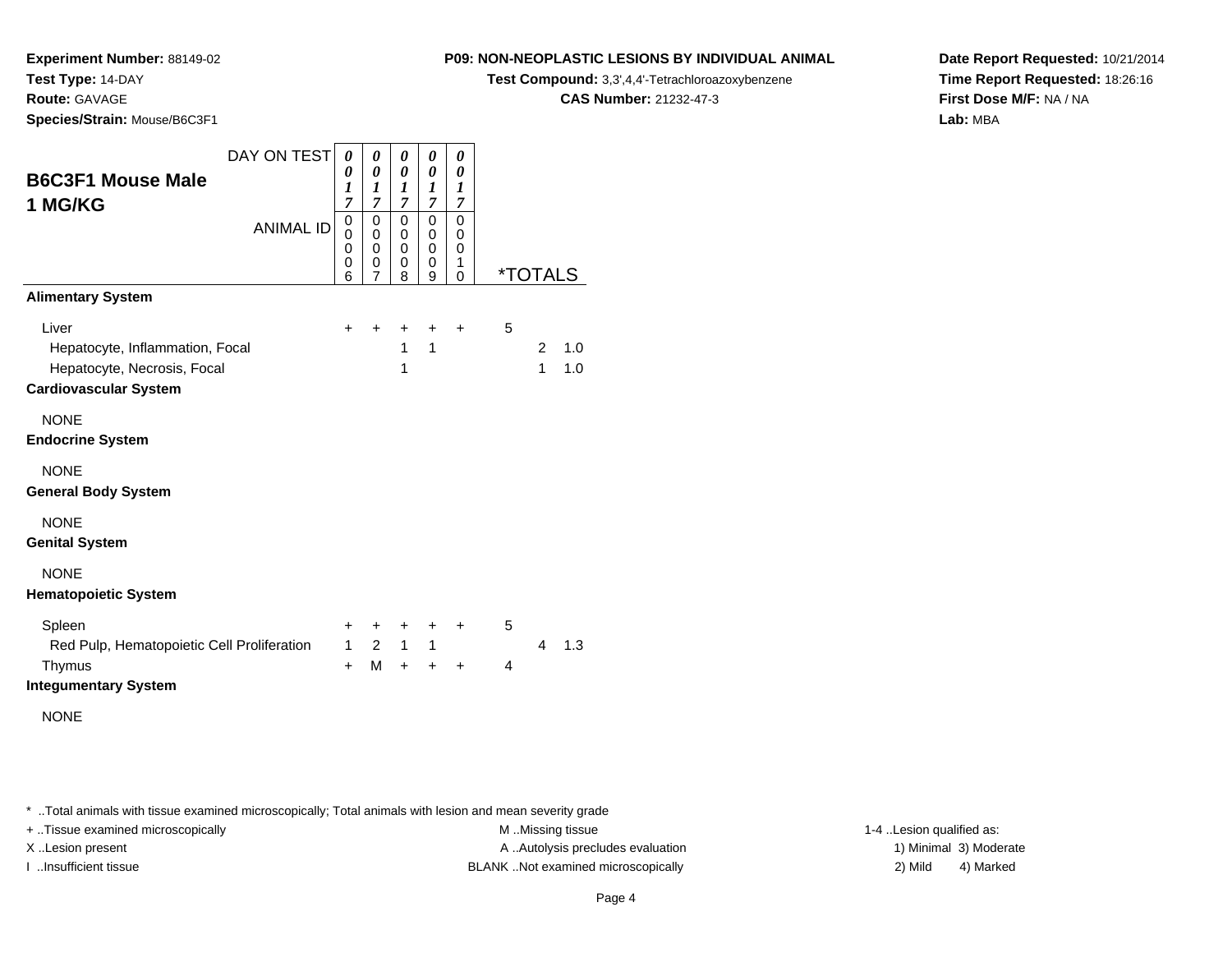**Experiment Number:** 88149-02**Test Type:** 14-DAY**Route:** GAVAGE

**Species/Strain:** Mouse/B6C3F1

| <b>B6C3F1 Mouse Male</b><br>1 MG/KG | DAY ON TEST      | 0<br>−           | 0           | 0<br>0<br>~      | 0<br>0<br>,      | 0<br>0<br>7      |    |
|-------------------------------------|------------------|------------------|-------------|------------------|------------------|------------------|----|
|                                     | <b>ANIMAL ID</b> | 0<br>0<br>0<br>0 | 0<br>0<br>0 | 0<br>0<br>0<br>0 | 0<br>0<br>0<br>0 | 0<br>0<br>0<br>л |    |
|                                     |                  | 6                |             | ጸ                | a                | 0                | *. |

**Musculoskeletal System**

NONE

**Nervous System**

NONE

**Respiratory System**

NONE

**Special Senses System**

NONE

**Urinary System**

NONE

\* ..Total animals with tissue examined microscopically; Total animals with lesion and mean severity grade

+ ..Tissue examined microscopically examined microscopically examined as:  $M$  ..Missing tissue 1-4 ..Lesion qualified as: X..Lesion present **A ..Autolysis precludes evaluation** A ..Autolysis precludes evaluation 1) Minimal 3) Moderate I ..Insufficient tissue BLANK ..Not examined microscopically 2) Mild 4) Marked

**P09: NON-NEOPLASTIC LESIONS BY INDIVIDUAL ANIMALTest Compound:** 3,3',4,4'-Tetrachloroazoxybenzene**CAS Number:** 21232-47-3

**Date Report Requested:** 10/21/2014**Time Report Requested:** 18:26:16**First Dose M/F:** NA / NA**Lab:** MBA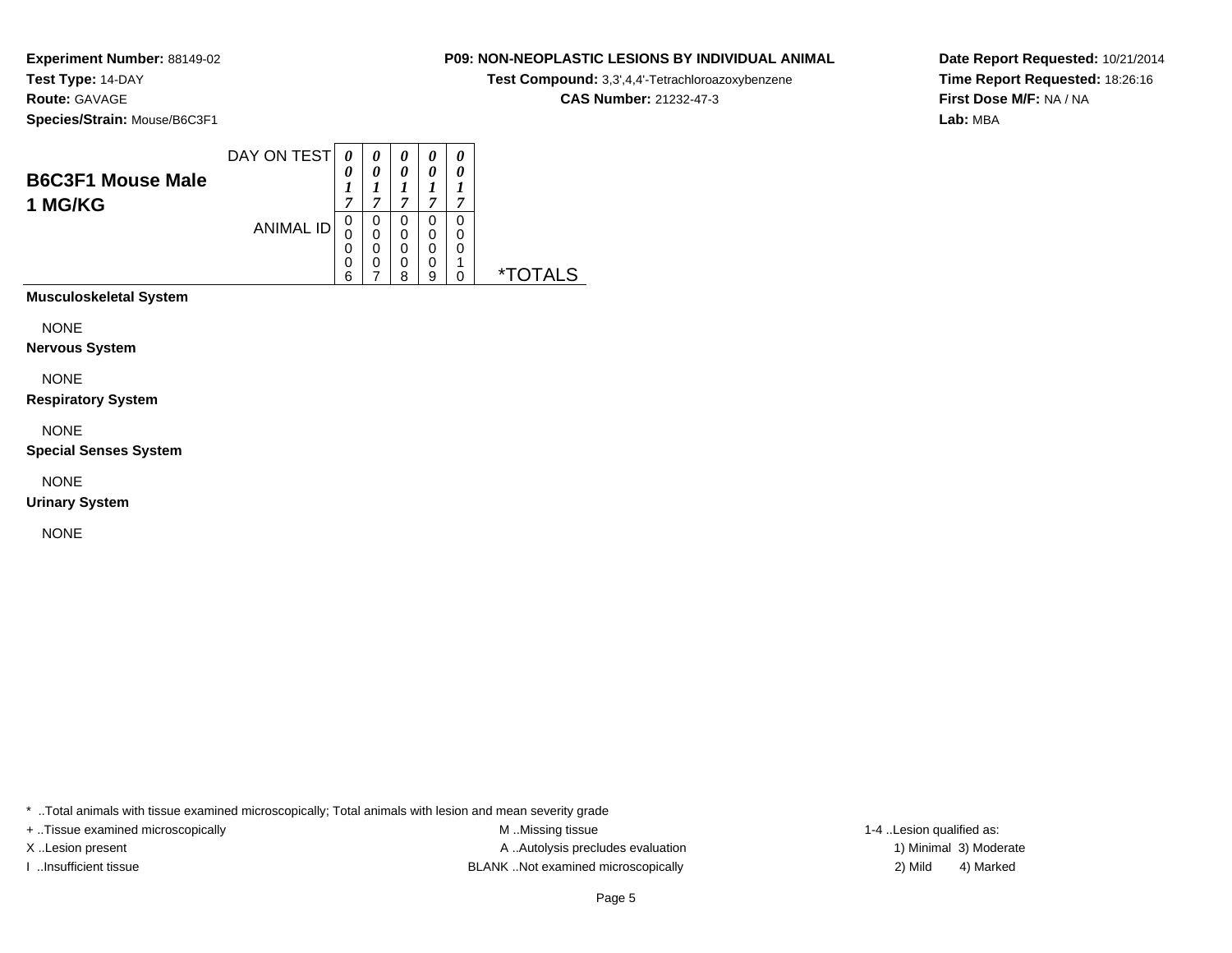**Route:** GAVAGE

**Species/Strain:** Mouse/B6C3F1

## **P09: NON-NEOPLASTIC LESIONS BY INDIVIDUAL ANIMAL**

**Test Compound:** 3,3',4,4'-Tetrachloroazoxybenzene

**CAS Number:** 21232-47-3

**Date Report Requested:** 10/21/2014**Time Report Requested:** 18:26:16**First Dose M/F:** NA / NA**Lab:** MBA

| DAY ON TEST<br><b>B6C3F1 Mouse Male</b><br><b>MG/KG</b><br>3.2                                          | 0<br>0<br>1<br>$\overline{7}$ | 0<br>$\pmb{\theta}$<br>1<br>$\overline{7}$   | 0<br>0<br>1<br>$\overline{7}$   | 0<br>0<br>1<br>7                 | 0<br>0<br>$\boldsymbol{l}$<br>7 |                       |                     |            |
|---------------------------------------------------------------------------------------------------------|-------------------------------|----------------------------------------------|---------------------------------|----------------------------------|---------------------------------|-----------------------|---------------------|------------|
| <b>ANIMAL ID</b>                                                                                        | 0<br>0<br>0<br>1<br>1         | 0<br>0<br>$\mathbf 0$<br>1<br>$\overline{2}$ | 0<br>0<br>$\mathbf 0$<br>1<br>3 | 0<br>0<br>$\mathbf 0$<br>1<br>4  | 0<br>0<br>0<br>1<br>5           | <i><b>*TOTALS</b></i> |                     |            |
| <b>Alimentary System</b>                                                                                |                               |                                              |                                 |                                  |                                 |                       |                     |            |
| Liver<br>Hepatocyte, Inflammation, Focal<br>Hepatocyte, Necrosis, Focal<br><b>Cardiovascular System</b> | +                             | +<br>$\mathbf{1}$                            | +<br>$\mathbf{1}$<br>1          | +<br>$\mathbf{1}$<br>$\mathbf 1$ | $\ddot{}$                       | 5                     | 3<br>$\overline{2}$ | 1.0<br>1.0 |
| <b>NONE</b><br><b>Endocrine System</b>                                                                  |                               |                                              |                                 |                                  |                                 |                       |                     |            |
| <b>NONE</b><br><b>General Body System</b>                                                               |                               |                                              |                                 |                                  |                                 |                       |                     |            |
| <b>NONE</b><br><b>Genital System</b>                                                                    |                               |                                              |                                 |                                  |                                 |                       |                     |            |
| <b>NONE</b><br><b>Hematopoietic System</b>                                                              |                               |                                              |                                 |                                  |                                 |                       |                     |            |
| Spleen<br>Red Pulp, Hematopoietic Cell Proliferation                                                    | $\ddot{}$                     | $\ddot{}$                                    | $\ddot{}$<br>$\mathbf{1}$       | $\ddot{}$<br>$\mathbf{1}$        | $\ddot{}$                       | 5                     | $\mathcal{P}$       | 1.0        |
| Thymus<br><b>Integumentary System</b>                                                                   | $\pm$                         | $\ddot{}$                                    | $\ddot{}$                       | $\ddot{}$                        | $\ddot{}$                       | 5                     |                     |            |
| <b>NONE</b>                                                                                             |                               |                                              |                                 |                                  |                                 |                       |                     |            |

\* ..Total animals with tissue examined microscopically; Total animals with lesion and mean severity grade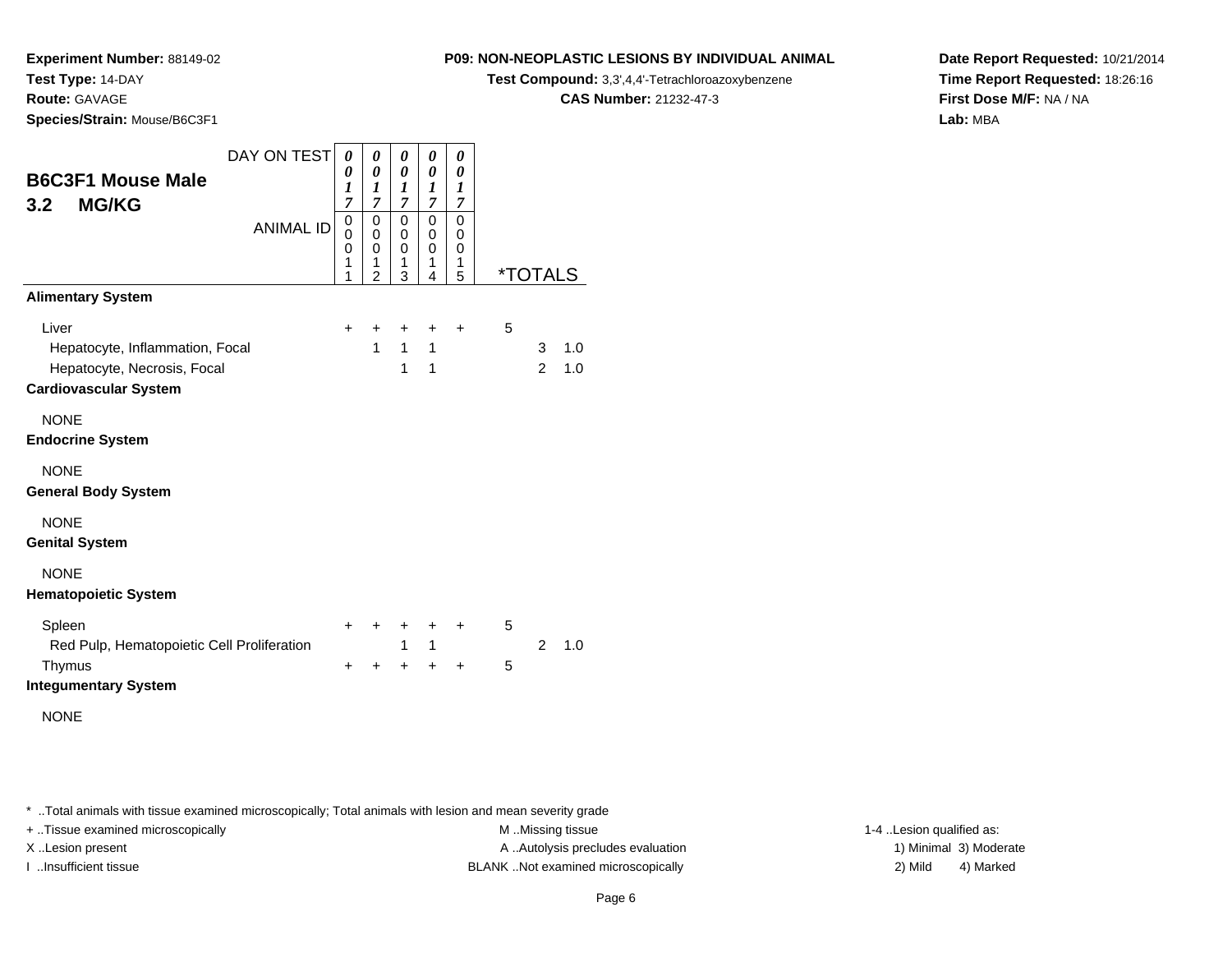**Experiment Number:** 88149-02**Test Type:** 14-DAY**Route:** GAVAGE

**P09: NON-NEOPLASTIC LESIONS BY INDIVIDUAL ANIMAL**

**Test Compound:** 3,3',4,4'-Tetrachloroazoxybenzene

**CAS Number:** 21232-47-3

**Date Report Requested:** 10/21/2014**Time Report Requested:** 18:26:16**First Dose M/F:** NA / NA**Lab:** MBA

**Species/Strain:** Mouse/B6C3F1

| <b>B6C3F1 Mouse Male</b><br><b>MG/KG</b><br>3.2 | DAY ON TEST      | $\boldsymbol{\theta}$<br>0<br>7 | $\theta$<br>0<br>7 | 0<br>0<br>7           | 0<br>7      | 0<br>0<br>⇁      |    |
|-------------------------------------------------|------------------|---------------------------------|--------------------|-----------------------|-------------|------------------|----|
|                                                 | <b>ANIMAL ID</b> | 0<br>0<br>0                     | 0<br>0<br>0<br>◠   | 0<br>0<br>0<br>и<br>っ | U<br>0<br>O | O<br>O<br>0<br>и | *. |
|                                                 |                  |                                 |                    |                       |             | 5                |    |

**Musculoskeletal System**

NONE

**Nervous System**

NONE

**Respiratory System**

NONE

**Special Senses System**

NONE

**Urinary System**

NONE

\* ..Total animals with tissue examined microscopically; Total animals with lesion and mean severity grade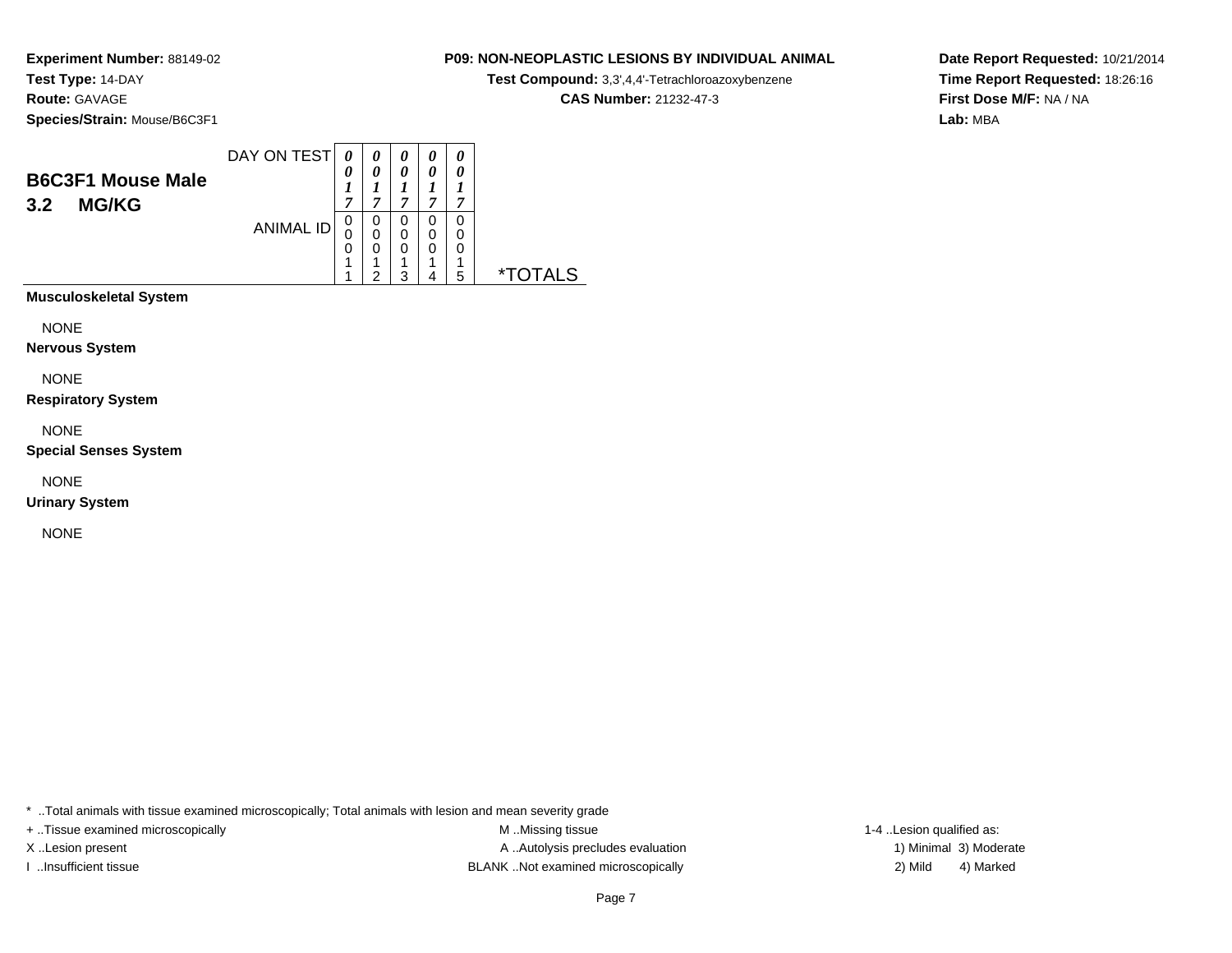**Route:** GAVAGE

**Species/Strain:** Mouse/B6C3F1

## **P09: NON-NEOPLASTIC LESIONS BY INDIVIDUAL ANIMAL**

**Test Compound:** 3,3',4,4'-Tetrachloroazoxybenzene

**CAS Number:** 21232-47-3

**Date Report Requested:** 10/21/2014**Time Report Requested:** 18:26:16**First Dose M/F:** NA / NA**Lab:** MBA

| DAY ON TEST                                | 0                     | 0                                         | 0                                         | 0                                                   | 0                                       |   |                       |     |
|--------------------------------------------|-----------------------|-------------------------------------------|-------------------------------------------|-----------------------------------------------------|-----------------------------------------|---|-----------------------|-----|
| <b>B6C3F1 Mouse Male</b>                   | 0<br>$\boldsymbol{l}$ | $\boldsymbol{\theta}$<br>1                | $\boldsymbol{\theta}$<br>$\boldsymbol{l}$ | $\boldsymbol{\theta}$<br>1                          | $\boldsymbol{\theta}$<br>1              |   |                       |     |
| <b>10 MG/KG</b>                            | $\overline{7}$        | $\overline{7}$                            | $\overline{7}$                            | $\overline{7}$                                      | 7                                       |   |                       |     |
| <b>ANIMAL ID</b>                           | 0<br>0<br>0<br>1<br>6 | $\mathbf 0$<br>0<br>$\mathbf 0$<br>1<br>7 | $\pmb{0}$<br>0<br>$\mathbf 0$<br>1<br>8   | $\mathbf 0$<br>$\mathbf 0$<br>$\mathbf 0$<br>1<br>9 | $\pmb{0}$<br>0<br>0<br>2<br>$\mathbf 0$ |   | <i><b>*TOTALS</b></i> |     |
| <b>Alimentary System</b>                   |                       |                                           |                                           |                                                     |                                         |   |                       |     |
| Liver                                      | +                     | +                                         | $\ddot{}$                                 | +                                                   | $\ddot{}$                               | 5 |                       |     |
| Hepatocyte, Inflammation, Focal            |                       | $\overline{2}$                            |                                           | $\mathbf{1}$                                        |                                         |   | 2                     | 1.5 |
| Hepatocyte, Necrosis, Focal                |                       | $\mathcal{P}$                             |                                           | 1                                                   |                                         |   | $\mathfrak{p}$        | 1.5 |
| <b>Cardiovascular System</b>               |                       |                                           |                                           |                                                     |                                         |   |                       |     |
| <b>NONE</b>                                |                       |                                           |                                           |                                                     |                                         |   |                       |     |
| <b>Endocrine System</b>                    |                       |                                           |                                           |                                                     |                                         |   |                       |     |
| <b>NONE</b>                                |                       |                                           |                                           |                                                     |                                         |   |                       |     |
| <b>General Body System</b>                 |                       |                                           |                                           |                                                     |                                         |   |                       |     |
| <b>NONE</b>                                |                       |                                           |                                           |                                                     |                                         |   |                       |     |
| <b>Genital System</b>                      |                       |                                           |                                           |                                                     |                                         |   |                       |     |
| <b>NONE</b>                                |                       |                                           |                                           |                                                     |                                         |   |                       |     |
| <b>Hematopoietic System</b>                |                       |                                           |                                           |                                                     |                                         |   |                       |     |
| Spleen                                     | +                     | +                                         | +                                         | +                                                   | $\div$                                  | 5 |                       |     |
| Red Pulp, Hematopoietic Cell Proliferation | $\mathbf{1}$          | $\mathbf{1}$                              | $\mathbf{1}$                              |                                                     |                                         |   | 3                     | 1.0 |
| Red Pulp, Pigmentation                     |                       |                                           |                                           | 2                                                   |                                         |   | 1                     | 2.0 |
| Thymus                                     | $\ddot{}$             | $\ddot{}$                                 | $\ddot{}$                                 | $\ddot{}$                                           | $\ddot{}$                               | 5 |                       |     |
| <b>Integumentary System</b>                |                       |                                           |                                           |                                                     |                                         |   |                       |     |
| <b>NONE</b>                                |                       |                                           |                                           |                                                     |                                         |   |                       |     |
|                                            |                       |                                           |                                           |                                                     |                                         |   |                       |     |
|                                            |                       |                                           |                                           |                                                     |                                         |   |                       |     |

\* ..Total animals with tissue examined microscopically; Total animals with lesion and mean severity grade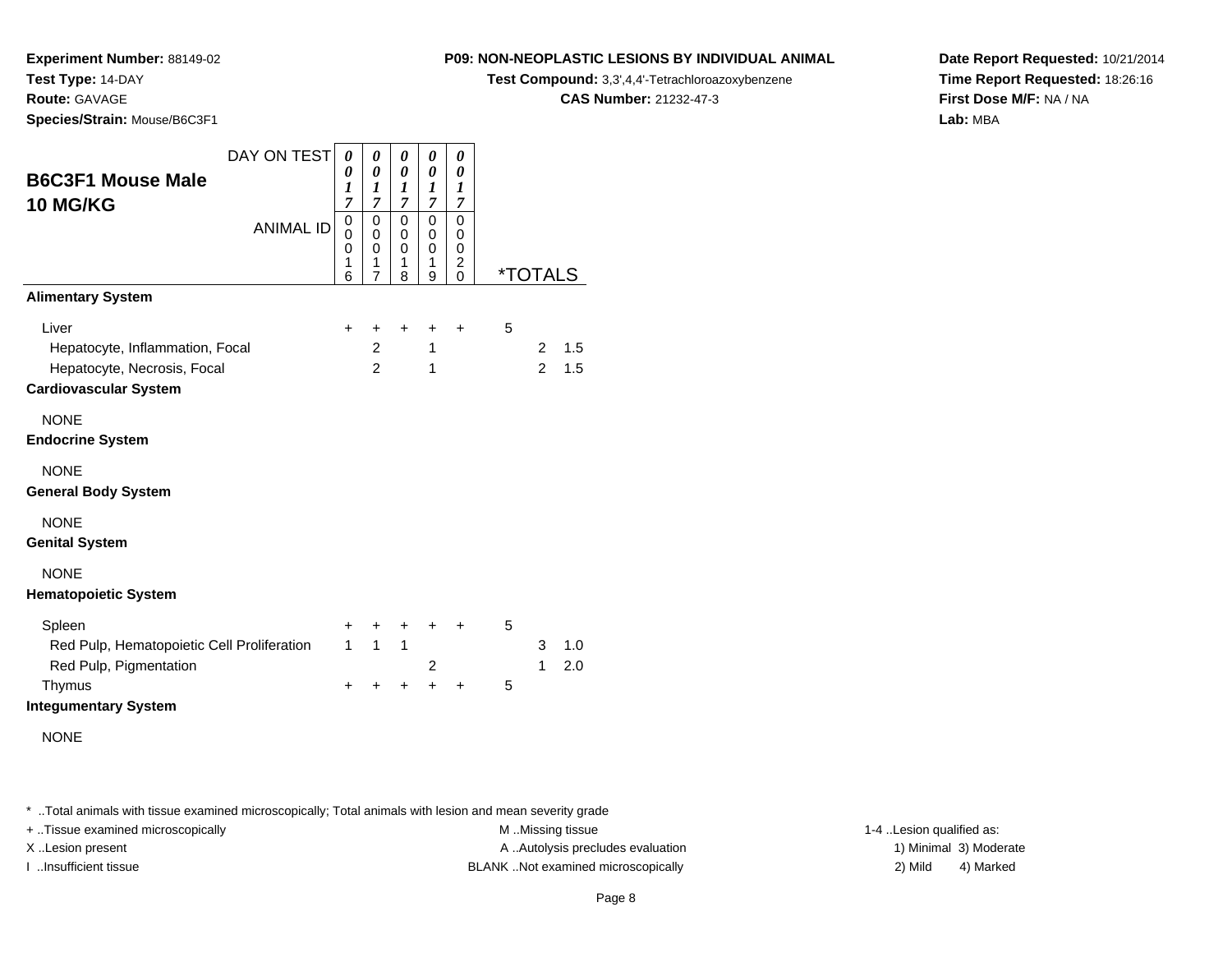## **P09: NON-NEOPLASTIC LESIONS BY INDIVIDUAL ANIMAL**

**Test Compound:** 3,3',4,4'-Tetrachloroazoxybenzene

**CAS Number:** 21232-47-3

**Date Report Requested:** 10/21/2014**Time Report Requested:** 18:26:16**First Dose M/F:** NA / NA**Lab:** MBA

| <b>B6C3F1 Mouse Male</b>      | DAY ON TEST      | 0<br>1                | 0<br>0           | 0<br>0<br>⊥           | 0<br>0                | 0<br>0      |            |
|-------------------------------|------------------|-----------------------|------------------|-----------------------|-----------------------|-------------|------------|
| <b>10 MG/KG</b>               | <b>ANIMAL ID</b> | 7<br>0<br>0<br>0<br>4 | 0<br>0<br>0<br>◢ | 7<br>0<br>0<br>0<br>1 | 7<br>0<br>0<br>0<br>4 | 0<br>0<br>2 |            |
|                               |                  | 6                     |                  | 8                     | 9                     | 0           | ∗⊤<br>AI S |
| <b>Musculoskeletal System</b> |                  |                       |                  |                       |                       |             |            |

NONE

**Nervous System**

NONE

**Respiratory System**

NONE

**Special Senses System**

NONE

**Urinary System**

NONE

\* ..Total animals with tissue examined microscopically; Total animals with lesion and mean severity grade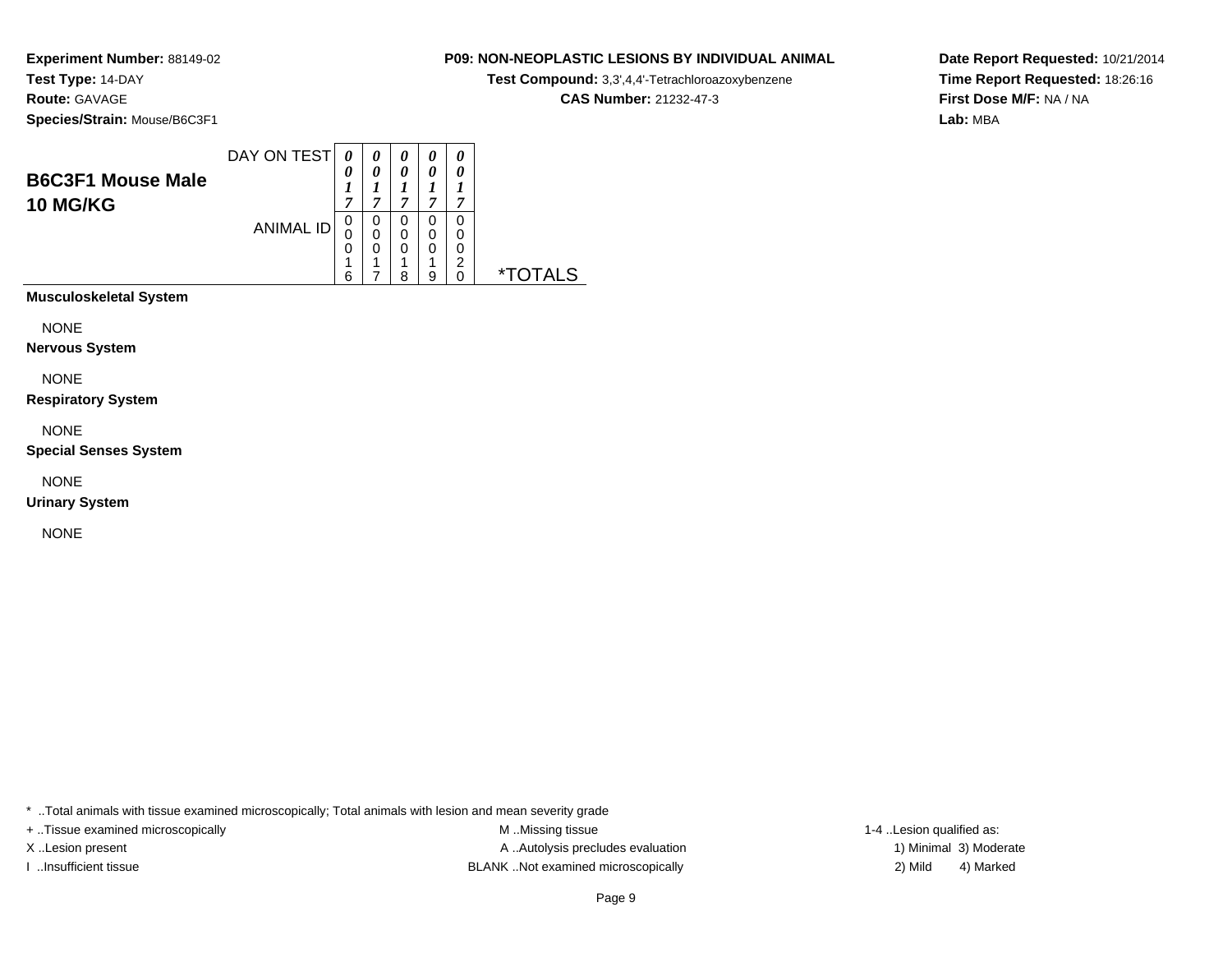**Route:** GAVAGE

**Species/Strain:** Mouse/B6C3F1

## **P09: NON-NEOPLASTIC LESIONS BY INDIVIDUAL ANIMAL**

**Test Compound:** 3,3',4,4'-Tetrachloroazoxybenzene

**CAS Number:** 21232-47-3

**Date Report Requested:** 10/21/2014**Time Report Requested:** 18:26:16**First Dose M/F:** NA / NA**Lab:** MBA

| DAY ON TEST                                                 | $\theta$                           | 0                                                                           | 0                                            | 0                                                         | 0                            |                       |                |     |
|-------------------------------------------------------------|------------------------------------|-----------------------------------------------------------------------------|----------------------------------------------|-----------------------------------------------------------|------------------------------|-----------------------|----------------|-----|
| <b>B6C3F1 Mouse Male</b>                                    | 0<br>$\boldsymbol{l}$              | 0<br>$\boldsymbol{l}$                                                       | $\boldsymbol{\theta}$<br>1                   | 0<br>$\boldsymbol{l}$                                     | 0<br>1                       |                       |                |     |
| 32 MG/KG                                                    | $\overline{7}$                     | $\overline{7}$                                                              | $\overline{7}$                               | $\overline{7}$                                            | 7                            |                       |                |     |
| <b>ANIMAL ID</b>                                            | 0<br>0<br>0<br>$\overline{2}$<br>1 | $\mathbf 0$<br>$\pmb{0}$<br>$\mathbf 0$<br>$\overline{c}$<br>$\overline{2}$ | 0<br>0<br>$\mathbf 0$<br>$\overline{c}$<br>3 | 0<br>0<br>$\mathbf 0$<br>$\overline{c}$<br>$\overline{4}$ | 0<br>0<br>0<br>$\frac{2}{5}$ | <i><b>*TOTALS</b></i> |                |     |
| <b>Alimentary System</b>                                    |                                    |                                                                             |                                              |                                                           |                              |                       |                |     |
| Liver                                                       | +                                  | +                                                                           | +                                            | +                                                         | +                            | 5                     |                |     |
| Hepatocyte, Inflammation, Focal                             | $\mathbf{1}$                       | $\overline{2}$                                                              |                                              |                                                           |                              |                       | $\overline{2}$ | 1.5 |
| Hepatocyte, Necrosis, Focal<br><b>Cardiovascular System</b> |                                    | $\overline{2}$                                                              |                                              |                                                           |                              |                       | $\mathbf{1}$   | 2.0 |
| <b>NONE</b><br><b>Endocrine System</b>                      |                                    |                                                                             |                                              |                                                           |                              |                       |                |     |
| <b>NONE</b><br><b>General Body System</b>                   |                                    |                                                                             |                                              |                                                           |                              |                       |                |     |
| <b>NONE</b><br><b>Genital System</b>                        |                                    |                                                                             |                                              |                                                           |                              |                       |                |     |
| <b>NONE</b><br><b>Hematopoietic System</b>                  |                                    |                                                                             |                                              |                                                           |                              |                       |                |     |
| Spleen                                                      | +                                  | +                                                                           | +                                            | +                                                         | +                            | 5                     |                |     |
| Red Pulp, Hematopoietic Cell Proliferation                  | $\mathbf{1}$                       |                                                                             |                                              | 1                                                         |                              |                       | $\overline{2}$ | 1.0 |
| Thymus                                                      | $\ddot{}$                          | +<br>$\mathbf{1}$                                                           | $\ddot{}$                                    | $\ddot{}$                                                 | $\ddot{}$                    | 5                     | 1              | 1.0 |
| Atrophy<br><b>Integumentary System</b>                      |                                    |                                                                             |                                              |                                                           |                              |                       |                |     |
| <b>NONE</b>                                                 |                                    |                                                                             |                                              |                                                           |                              |                       |                |     |
|                                                             |                                    |                                                                             |                                              |                                                           |                              |                       |                |     |

\* ..Total animals with tissue examined microscopically; Total animals with lesion and mean severity grade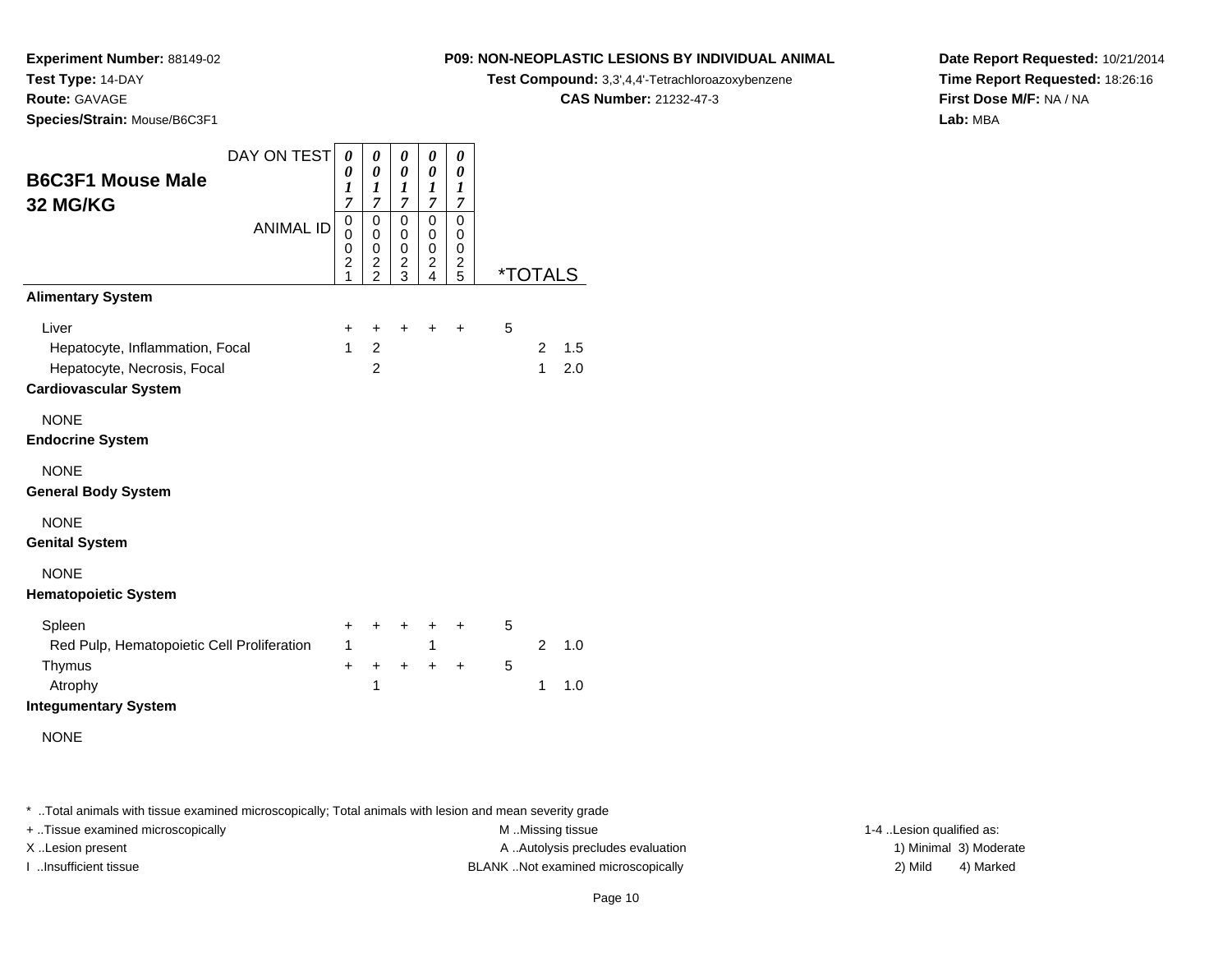## **P09: NON-NEOPLASTIC LESIONS BY INDIVIDUAL ANIMAL**

**Test Compound:** 3,3',4,4'-Tetrachloroazoxybenzene

**CAS Number:** 21232-47-3

**Date Report Requested:** 10/21/2014**Time Report Requested:** 18:26:16**First Dose M/F:** NA / NA**Lab:** MBA

| <b>B6C3F1 Mouse Male</b><br>32 MG/KG | DAY ON TEST      | 0<br>7      | 0<br>0<br>7           | 0<br>0<br>┸<br>7                   | 0<br>0<br>7           | 0<br>0<br>7      |  |
|--------------------------------------|------------------|-------------|-----------------------|------------------------------------|-----------------------|------------------|--|
|                                      | <b>ANIMAL ID</b> | 0<br>0<br>2 | 0<br>0<br>0<br>2<br>◠ | 0<br>0<br>0<br>$\overline{2}$<br>3 | 0<br>0<br>0<br>2<br>4 | 0<br>0<br>2<br>5 |  |
| <b>Musculoskeletal System</b>        |                  |             |                       |                                    |                       |                  |  |

NONE

**Nervous System**

NONE

**Respiratory System**

NONE

**Special Senses System**

NONE

**Urinary System**

NONE

\* ..Total animals with tissue examined microscopically; Total animals with lesion and mean severity grade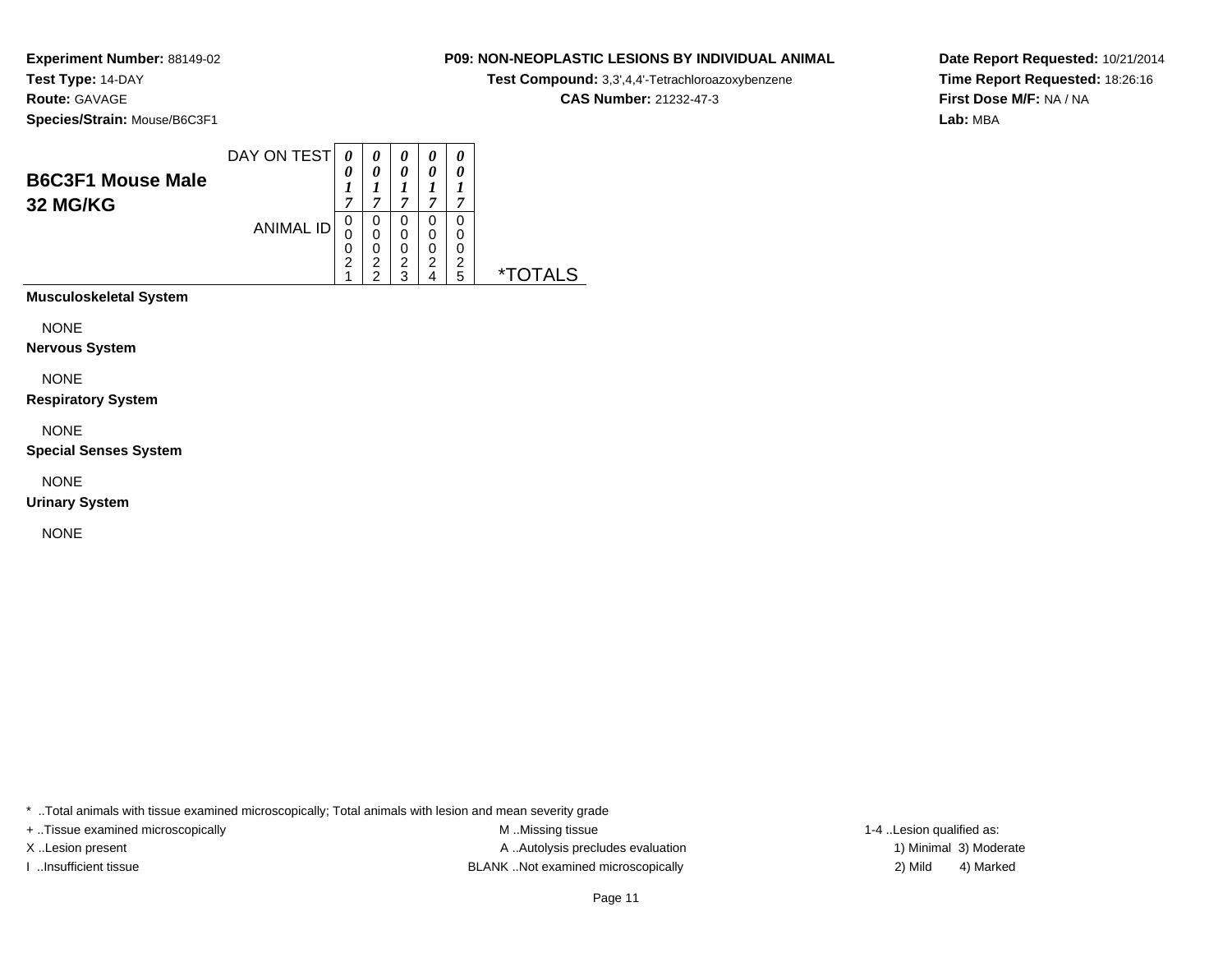**Route:** GAVAGE

**Species/Strain:** Mouse/B6C3F1

## **P09: NON-NEOPLASTIC LESIONS BY INDIVIDUAL ANIMAL**

**Test Compound:** 3,3',4,4'-Tetrachloroazoxybenzene

**CAS Number:** 21232-47-3

**Date Report Requested:** 10/21/2014**Time Report Requested:** 18:26:16**First Dose M/F:** NA / NA**Lab:** MBA

| <b>B6C3F1 Mouse Male</b><br><b>MG/KG</b><br>100 | DAY ON TEST      | 0<br>0<br>1<br>$\overline{7}$                 | 0<br>0<br>1<br>7                                | 0<br>0<br>1<br>7                   | 0<br>0<br>1<br>7                          | 0<br>0<br>1<br>7                                     |   |   |                       |
|-------------------------------------------------|------------------|-----------------------------------------------|-------------------------------------------------|------------------------------------|-------------------------------------------|------------------------------------------------------|---|---|-----------------------|
|                                                 | <b>ANIMAL ID</b> | 0<br>$\mathbf{0}$<br>0<br>$\overline{c}$<br>6 | 0<br>0<br>0<br>$\overline{c}$<br>$\overline{7}$ | 0<br>0<br>0<br>$\overline{c}$<br>8 | $\Omega$<br>0<br>0<br>$\overline{c}$<br>9 | $\Omega$<br>$\Omega$<br>$\mathbf 0$<br>3<br>$\Omega$ |   |   | <i><b>*TOTALS</b></i> |
| <b>Alimentary System</b>                        |                  |                                               |                                                 |                                    |                                           |                                                      |   |   |                       |
| Esophagus<br>Cyst                               |                  |                                               |                                                 |                                    | $\ddot{}$<br>1                            |                                                      | 1 | 1 | 1.0                   |
| Gallbladder                                     |                  | +                                             | +                                               | +                                  | +                                         | ÷                                                    | 5 |   |                       |
| Liver                                           |                  | $\ddot{}$                                     | $+$                                             | $\ddot{}$                          | $\ddot{}$                                 | $\ddot{}$                                            | 5 |   |                       |
| Hepatocyte, Inflammation, Focal                 |                  | $\mathbf{1}$                                  | $\mathbf{1}$                                    | $\overline{2}$                     | $\mathbf{1}$                              | $\mathbf{1}$                                         |   | 5 | 1.2                   |
| Hepatocyte, Necrosis, Focal                     |                  | $\mathbf{1}$                                  | $\mathbf{1}$                                    | $\overline{2}$                     | $\mathbf{1}$                              | 1                                                    |   | 5 | 1.2                   |
| Stomach, Forestomach                            |                  | $+$                                           | $+$                                             | $+$                                | $+$                                       | $\ddot{}$                                            | 5 |   |                       |
| Stomach, Glandular                              |                  | $\ddot{}$                                     | $\ddot{}$                                       | $\ddot{}$                          | $\ddot{}$                                 | $\ddot{}$                                            | 5 |   |                       |
| <b>Cardiovascular System</b>                    |                  |                                               |                                                 |                                    |                                           |                                                      |   |   |                       |
| <b>NONE</b><br><b>Endocrine System</b>          |                  |                                               |                                                 |                                    |                                           |                                                      |   |   |                       |
| <b>NONE</b><br><b>General Body System</b>       |                  |                                               |                                                 |                                    |                                           |                                                      |   |   |                       |
| <b>NONE</b><br><b>Genital System</b>            |                  |                                               |                                                 |                                    |                                           |                                                      |   |   |                       |
| <b>NONE</b><br><b>Hematopoietic System</b>      |                  |                                               |                                                 |                                    |                                           |                                                      |   |   |                       |
| Lymph Node, Mesenteric                          |                  | +                                             | ٠                                               | +                                  | +                                         | +                                                    | 5 |   |                       |

\* ..Total animals with tissue examined microscopically; Total animals with lesion and mean severity grade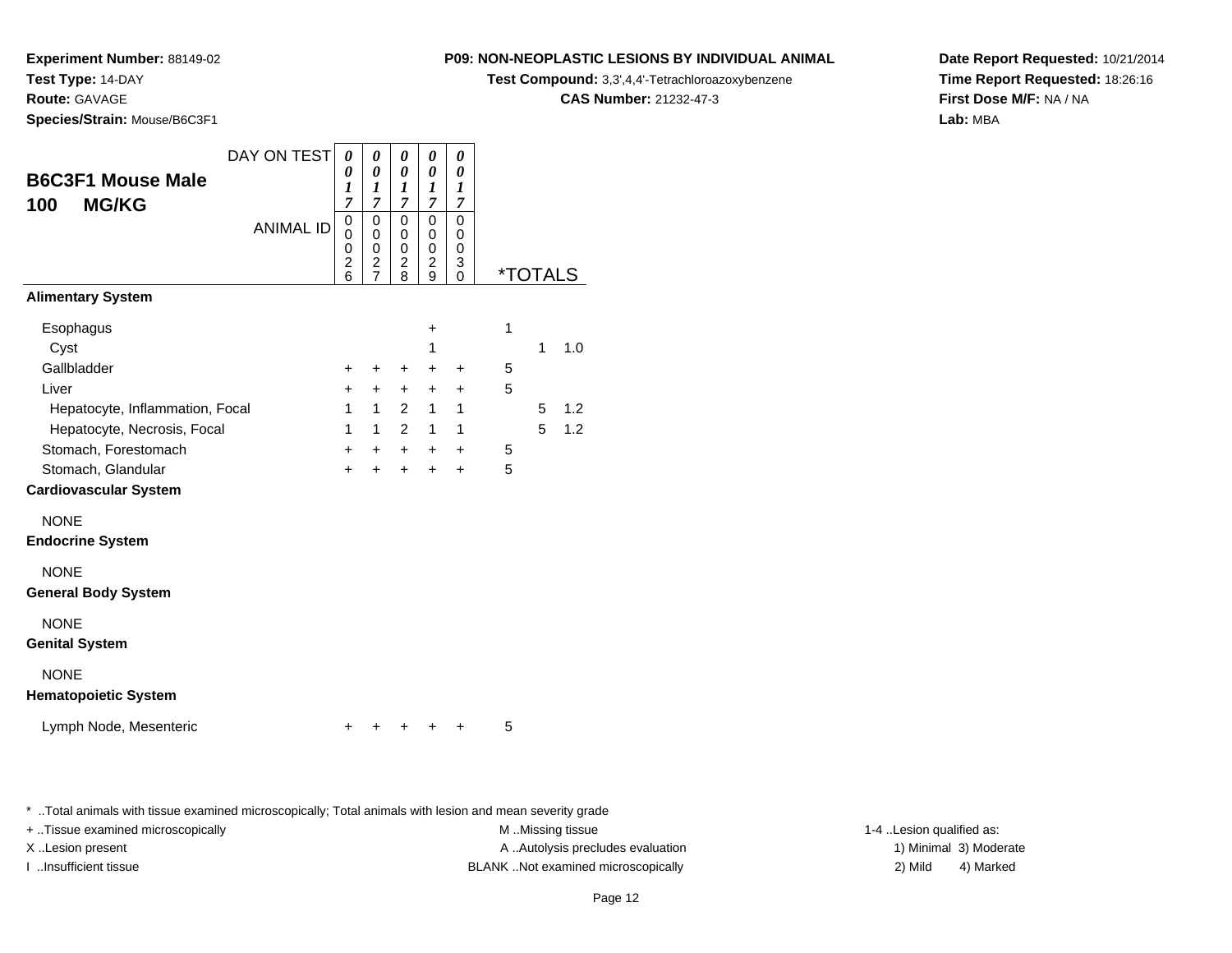**Experiment Number:** 88149-02

**Test Type:** 14-DAY

**Route:** GAVAGE

**Species/Strain:** Mouse/B6C3F1

## **P09: NON-NEOPLASTIC LESIONS BY INDIVIDUAL ANIMAL**

**Test Compound:** 3,3',4,4'-Tetrachloroazoxybenzene

**CAS Number:** 21232-47-3

**Date Report Requested:** 10/21/2014**Time Report Requested:** 18:26:16**First Dose M/F:** NA / NA**Lab:** MBA

|                                                 | DAY ON TESTI     | 0                                  | 0                             | 0                                  | 0                     | 0                     |   |                       |     |
|-------------------------------------------------|------------------|------------------------------------|-------------------------------|------------------------------------|-----------------------|-----------------------|---|-----------------------|-----|
| <b>B6C3F1 Mouse Male</b><br><b>MG/KG</b><br>100 |                  | 0<br>7                             | 0<br>1<br>7                   | 0<br>7                             | 0<br>7                | 0<br>7                |   |                       |     |
|                                                 | <b>ANIMAL ID</b> | 0<br>0<br>0<br>$\overline{2}$<br>6 | 0<br>0<br>0<br>$\overline{2}$ | 0<br>0<br>0<br>$\overline{2}$<br>8 | Ω<br>0<br>0<br>2<br>9 | 0<br>0<br>0<br>3<br>0 |   | <i><b>*TOTALS</b></i> |     |
| Spleen                                          |                  | +                                  | +                             |                                    |                       | ┿                     | 5 |                       |     |
| Red Pulp, Hematopoietic Cell Proliferation      |                  | 1                                  |                               |                                    |                       |                       |   | 5                     | 1.0 |
| Thymus                                          |                  | ÷                                  | +                             |                                    |                       |                       | 5 |                       |     |
| Thymocyte, Atrophy, Diffuse                     |                  | 2                                  |                               |                                    | 2                     | 2                     |   | 5                     | 1.6 |
|                                                 |                  |                                    |                               |                                    |                       |                       |   |                       |     |

**Integumentary System**

NONE

**Musculoskeletal System**

NONE

**Nervous System**

NONE

**Respiratory System**

NONE

**Special Senses System**

NONE

## **Urinary System**

Kidney

 $\mathsf y$ <sup>+</sup> <sup>+</sup> <sup>+</sup> + 5

# \*\*\*END OF MALE DATA\*\*\*

\* ..Total animals with tissue examined microscopically; Total animals with lesion and mean severity grade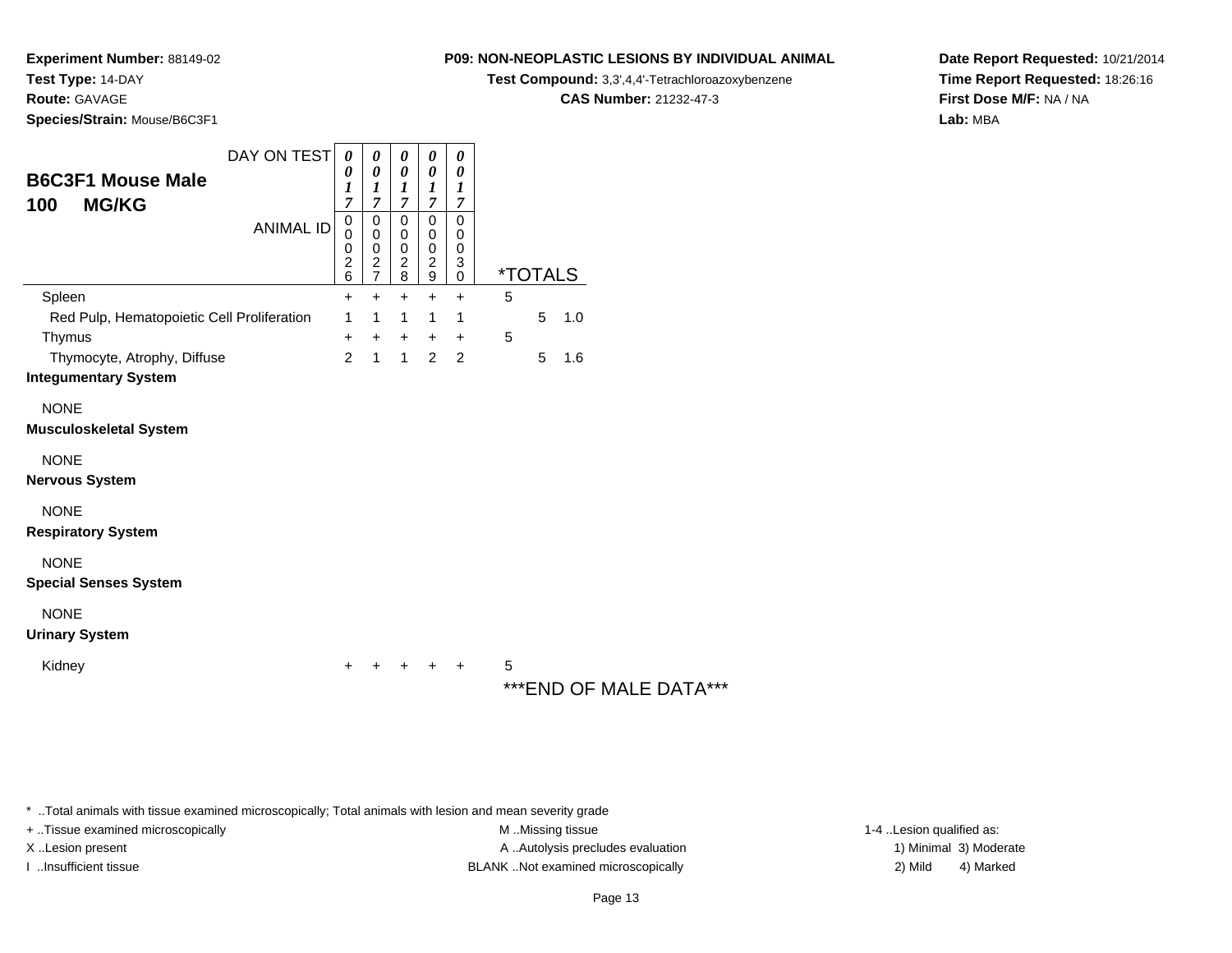**Route:** GAVAGE

**Species/Strain:** Mouse/B6C3F1

## **P09: NON-NEOPLASTIC LESIONS BY INDIVIDUAL ANIMAL**

**Test Compound:** 3,3',4,4'-Tetrachloroazoxybenzene

**CAS Number:** 21232-47-3

**Date Report Requested:** 10/21/2014**Time Report Requested:** 18:26:17**First Dose M/F:** NA / NA**Lab:** MBA

| DAY ON TEST                                | 0         | 0              | 0                   | 0                     | 0                   |   |                       |     |
|--------------------------------------------|-----------|----------------|---------------------|-----------------------|---------------------|---|-----------------------|-----|
| <b>B6C3F1 Mouse Female</b>                 | 0<br>1    | 0<br>1         | 0<br>1              | 0<br>$\boldsymbol{l}$ | 0<br>1              |   |                       |     |
| 0 MG/KG                                    | 7         | $\overline{7}$ | $\overline{7}$      | 7                     | $\overline{7}$      |   |                       |     |
| <b>ANIMAL ID</b>                           | 0<br>0    | 0<br>0         | 0<br>0              | $\mathbf 0$<br>0      | $\mathbf 0$<br>0    |   |                       |     |
|                                            | 0         | 0              | 0                   | $\mathbf 0$           | $\mathbf 0$         |   |                       |     |
|                                            | 3<br>1    | $\frac{3}{2}$  | 3<br>$\overline{3}$ | 3<br>$\overline{4}$   | 3<br>$\overline{5}$ |   | <i><b>*TOTALS</b></i> |     |
| <b>Alimentary System</b>                   |           |                |                     |                       |                     |   |                       |     |
| Gallbladder                                | $\pm$     | +              | ٠                   | +                     | ٠                   | 5 |                       |     |
| Liver                                      | $\ddot{}$ | $\ddot{}$      | $\ddot{}$           | $\ddot{}$             | $\ddot{}$           | 5 |                       |     |
| Hepatocyte, Inflammation, Focal            | 1         |                | 1                   | 1                     | 1                   |   | 4                     | 1.0 |
| Hepatocyte, Necrosis, Focal                |           |                | 1                   |                       |                     |   | 1                     | 1.0 |
| Stomach, Forestomach                       | ٠         | ٠              | +                   | $\ddot{}$             | +                   | 5 |                       |     |
| Stomach, Glandular                         | $\ddot{}$ | $\ddot{}$      | $\ddot{}$           | $\ddot{}$             | $\ddot{}$           | 5 |                       |     |
| <b>Cardiovascular System</b>               |           |                |                     |                       |                     |   |                       |     |
| <b>NONE</b>                                |           |                |                     |                       |                     |   |                       |     |
| <b>Endocrine System</b>                    |           |                |                     |                       |                     |   |                       |     |
| <b>NONE</b>                                |           |                |                     |                       |                     |   |                       |     |
| <b>General Body System</b>                 |           |                |                     |                       |                     |   |                       |     |
| <b>NONE</b>                                |           |                |                     |                       |                     |   |                       |     |
| <b>Genital System</b>                      |           |                |                     |                       |                     |   |                       |     |
| <b>NONE</b>                                |           |                |                     |                       |                     |   |                       |     |
| <b>Hematopoietic System</b>                |           |                |                     |                       |                     |   |                       |     |
| Lymph Node, Mesenteric                     | ٠         | ٠              | ٠                   | ٠                     | ٠                   | 5 |                       |     |
| Spleen                                     | +         | ÷              | $\ddot{}$           | $\ddot{}$             | $\ddot{}$           | 5 |                       |     |
| Red Pulp, Hematopoietic Cell Proliferation | 1         |                | 1                   |                       | 1                   |   | 3                     | 1.0 |

\* ..Total animals with tissue examined microscopically; Total animals with lesion and mean severity grade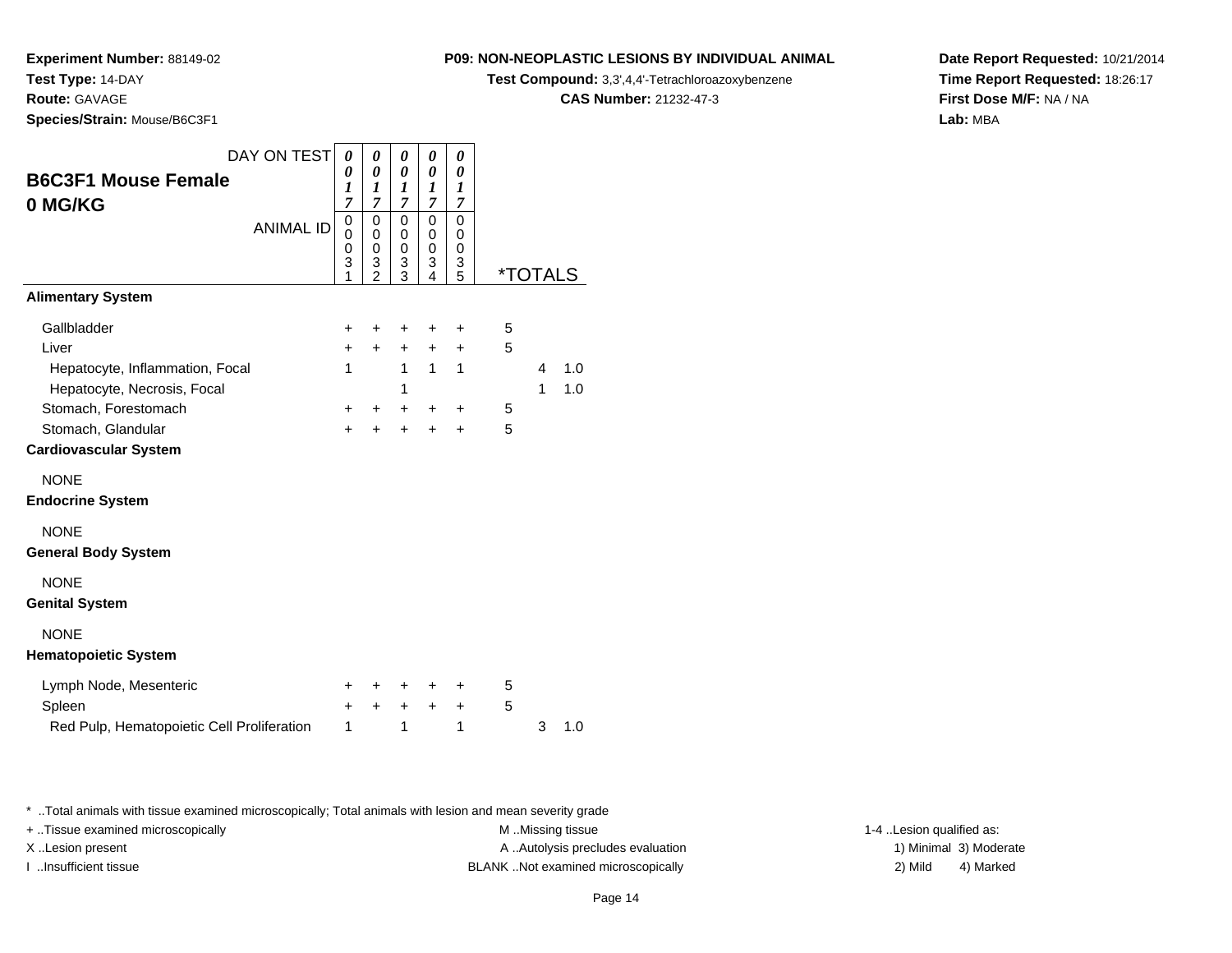## **Route:** GAVAGE

**Species/Strain:** Mouse/B6C3F1

### DAY ON TEST**B6C3F1 Mouse Female0 MG/KG**ANIMAL ID*0 0 1 7* 0 0 0 3 1 $+$ *0 0 1 7*0<br>0<br>0<br>3<br>2  $+$ *0 0 1 7* 0 0 0 3 3 $\ddot{}$ *0 0 1 7* 0 0 0 3 4 $\ddot{}$ *0 0 1 7* 0 0 0 3 5 \*TOTALSThymus <sup>+</sup> <sup>+</sup> <sup>+</sup> <sup>+</sup> + 5 **Integumentary System**NONE **Musculoskeletal System**NONE **Nervous System**NONE **Respiratory System**NONE **Special Senses System**NONE **Urinary System**Kidney $\mathsf y$ <sup>+</sup> <sup>+</sup> <sup>+</sup> + 5

\* ..Total animals with tissue examined microscopically; Total animals with lesion and mean severity grade

+ ..Tissue examined microscopically examined microscopically examined as:  $M$  ..Missing tissue 1-4 ..Lesion qualified as: X..Lesion present **A ..**Autolysis precludes evaluation A ..Autolysis precludes evaluation 1) Minimal 3) Moderate I ..Insufficient tissue BLANK ..Not examined microscopically 2) Mild 4) Marked

# **P09: NON-NEOPLASTIC LESIONS BY INDIVIDUAL ANIMAL**

**Test Compound:** 3,3',4,4'-Tetrachloroazoxybenzene

**CAS Number:** 21232-47-3

**Date Report Requested:** 10/21/2014**Time Report Requested:** 18:26:17**First Dose M/F:** NA / NA**Lab:** MBA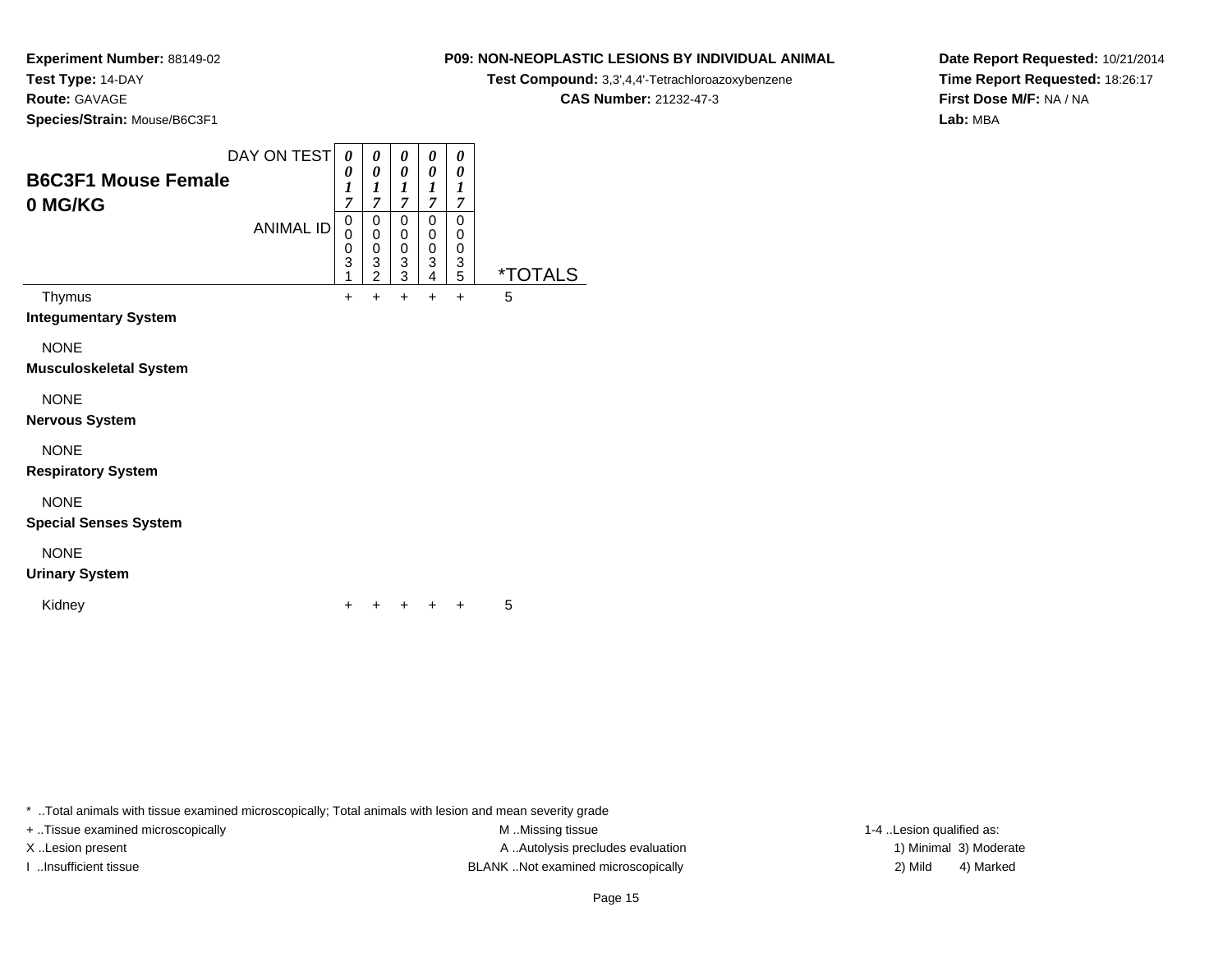**Experiment Number:** 88149-02

**Test Type:** 14-DAY

**Route:** GAVAGE

**Species/Strain:** Mouse/B6C3F1

## **P09: NON-NEOPLASTIC LESIONS BY INDIVIDUAL ANIMAL**

**Test Compound:** 3,3',4,4'-Tetrachloroazoxybenzene

**CAS Number:** 21232-47-3

**Date Report Requested:** 10/21/2014**Time Report Requested:** 18:26:17**First Dose M/F:** NA / NA**Lab:** MBA

| DAY ON TEST                                | 0                     | 0                                         | 0                | $\boldsymbol{\theta}$                     | 0                |   |                       |     |
|--------------------------------------------|-----------------------|-------------------------------------------|------------------|-------------------------------------------|------------------|---|-----------------------|-----|
| <b>B6C3F1 Mouse Female</b>                 | 0<br>$\boldsymbol{l}$ | $\boldsymbol{\theta}$<br>$\boldsymbol{l}$ | 0<br>1           | $\boldsymbol{\theta}$<br>$\boldsymbol{l}$ | 0<br>1           |   |                       |     |
| 1 MG/KG                                    | $\overline{7}$        | $\overline{7}$                            | $\overline{7}$   | $\overline{7}$                            | $\overline{7}$   |   |                       |     |
| <b>ANIMAL ID</b>                           | 0<br>0                | 0<br>$\mathbf 0$                          | 0<br>0           | 0<br>0                                    | 0<br>0           |   |                       |     |
|                                            | $\mathbf 0$<br>3      | $\mathbf 0$<br>3                          | $\mathbf 0$<br>3 | $\mathbf 0$<br>3                          | $\mathbf 0$<br>4 |   |                       |     |
|                                            | 6                     | $\overline{7}$                            | 8                | 9                                         | $\Omega$         |   | <i><b>*TOTALS</b></i> |     |
| <b>Alimentary System</b>                   |                       |                                           |                  |                                           |                  |   |                       |     |
| Liver                                      | $\pm$                 | +                                         | +                | +                                         | +                | 5 |                       |     |
| Hepatocyte, Inflammation, Focal            |                       |                                           | $\overline{2}$   | $\mathbf{1}$                              | $\mathbf{1}$     |   | 3                     | 1.3 |
| Hepatocyte, Necrosis, Focal                |                       |                                           | $\overline{2}$   | $\mathbf{1}$                              | $\mathbf{1}$     |   | 3                     | 1.3 |
| <b>Cardiovascular System</b>               |                       |                                           |                  |                                           |                  |   |                       |     |
| <b>NONE</b>                                |                       |                                           |                  |                                           |                  |   |                       |     |
| <b>Endocrine System</b>                    |                       |                                           |                  |                                           |                  |   |                       |     |
| <b>NONE</b>                                |                       |                                           |                  |                                           |                  |   |                       |     |
| <b>General Body System</b>                 |                       |                                           |                  |                                           |                  |   |                       |     |
| <b>NONE</b>                                |                       |                                           |                  |                                           |                  |   |                       |     |
| <b>Genital System</b>                      |                       |                                           |                  |                                           |                  |   |                       |     |
| <b>NONE</b>                                |                       |                                           |                  |                                           |                  |   |                       |     |
| <b>Hematopoietic System</b>                |                       |                                           |                  |                                           |                  |   |                       |     |
| Spleen                                     | +                     | $\ddot{}$                                 | $\ddot{}$        | $\ddot{}$                                 | $\ddot{}$        | 5 |                       |     |
| Red Pulp, Hematopoietic Cell Proliferation | $\overline{2}$        | $2^{\circ}$                               | $1 \quad$        | $\mathbf{1}$                              |                  |   | 4                     | 1.5 |
| Thymus                                     | M                     | $+$                                       | $+$              | $\ddot{}$                                 | $\ddot{}$        | 4 |                       |     |
| <b>Integumentary System</b>                |                       |                                           |                  |                                           |                  |   |                       |     |
| <b>NONE</b>                                |                       |                                           |                  |                                           |                  |   |                       |     |
|                                            |                       |                                           |                  |                                           |                  |   |                       |     |

\* ..Total animals with tissue examined microscopically; Total animals with lesion and mean severity grade

+ ..Tissue examined microscopically examined microscopically examined as:  $M$  ..Missing tissue 1-4 ..Lesion qualified as:

X..Lesion present **A ..Autolysis precludes evaluation** A ..Autolysis precludes evaluation 1) Minimal 3) Moderate I ..Insufficient tissue BLANK ..Not examined microscopically 2) Mild 4) Marked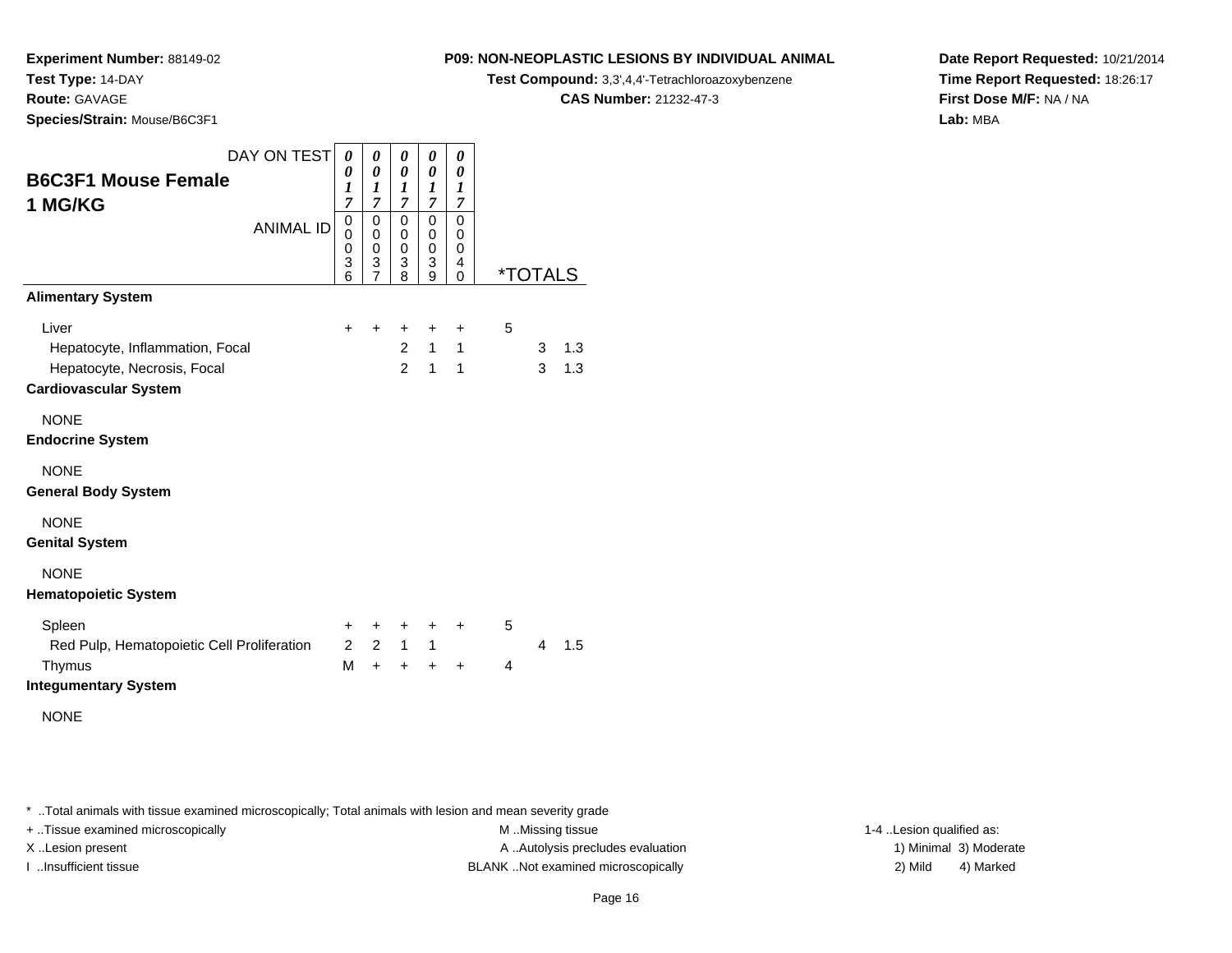**Experiment Number:** 88149-02**Test Type:** 14-DAY**Route:** GAVAGE

**Species/Strain:** Mouse/B6C3F1

| DAY ON TEST         |                  | $\theta$ | 0 | 0 | 0 | 0 |
|---------------------|------------------|----------|---|---|---|---|
|                     |                  | 0        | 0 | 0 | 0 | 0 |
| B6C3F1 Mouse Female |                  |          |   |   |   |   |
| 1 MG/KG             |                  | 7        | ~ | 7 | 7 | 7 |
|                     |                  | U        | 0 | 0 | 0 | 0 |
|                     | <b>ANIMAL ID</b> |          | 0 | 0 | 0 | 0 |
|                     |                  | 0        | 0 | 0 | 0 | 0 |
|                     |                  | 3        | 3 | 3 | 3 | 4 |
|                     |                  | 6        |   | 8 | 9 | 0 |

**Musculoskeletal System**

NONE

**Nervous System**

NONE

**Respiratory System**

NONE

**Special Senses System**

NONE

**Urinary System**

NONE

\* ..Total animals with tissue examined microscopically; Total animals with lesion and mean severity grade

+ ..Tissue examined microscopically examined microscopically examined as:  $M$  ..Missing tissue 1-4 ..Lesion qualified as: X..Lesion present **A ..Autolysis precludes evaluation** A ..Autolysis precludes evaluation 1) Minimal 3) Moderate I ..Insufficient tissue BLANK ..Not examined microscopically 2) Mild 4) Marked

**Date Report Requested:** 10/21/2014**Time Report Requested:** 18:26:17**First Dose M/F:** NA / NA**Lab:** MBA

## **P09: NON-NEOPLASTIC LESIONS BY INDIVIDUAL ANIMAL**

**Test Compound:** 3,3',4,4'-Tetrachloroazoxybenzene

**CAS Number:** 21232-47-3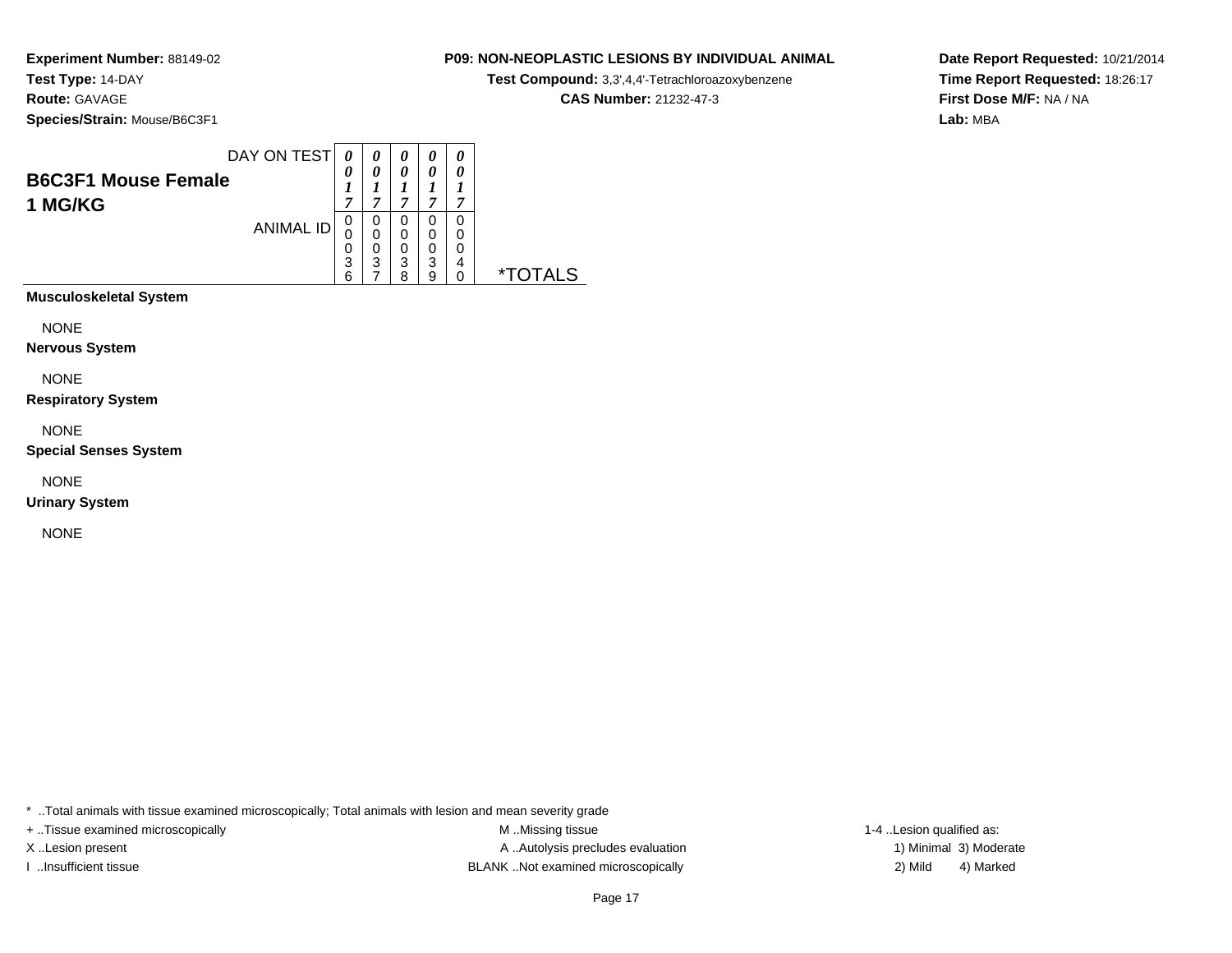**Route:** GAVAGE

**Species/Strain:** Mouse/B6C3F1

## **P09: NON-NEOPLASTIC LESIONS BY INDIVIDUAL ANIMAL**

**Test Compound:** 3,3',4,4'-Tetrachloroazoxybenzene

**CAS Number:** 21232-47-3

**Date Report Requested:** 10/21/2014**Time Report Requested:** 18:26:17**First Dose M/F:** NA / NA**Lab:** MBA

| DAY ON TEST                                | 0              | 0                          | 0                          | 0                     | 0                       |   |                       |     |
|--------------------------------------------|----------------|----------------------------|----------------------------|-----------------------|-------------------------|---|-----------------------|-----|
| <b>B6C3F1 Mouse Female</b>                 | 0<br>1         | 0<br>$\boldsymbol{l}$      | 0<br>1                     | 0<br>$\boldsymbol{l}$ | 0<br>1                  |   |                       |     |
| <b>MG/KG</b><br>3.2 <sub>2</sub>           | $\overline{7}$ | $\overline{7}$             | $\overline{7}$             | $\overline{7}$        | $\overline{7}$          |   |                       |     |
| <b>ANIMAL ID</b>                           | 0<br>$\Omega$  | $\mathbf 0$<br>$\mathbf 0$ | $\mathbf 0$<br>$\mathbf 0$ | 0<br>$\mathbf 0$      | $\mathbf 0$<br>$\Omega$ |   |                       |     |
|                                            | 0              | 0                          | 0                          | 0                     | 0                       |   |                       |     |
|                                            | 4<br>1         | 4<br>$\overline{2}$        | 4<br>3                     | 4<br>4                | 4<br>5                  |   | <i><b>*TOTALS</b></i> |     |
| <b>Alimentary System</b>                   |                |                            |                            |                       |                         |   |                       |     |
| Liver                                      | $\ddot{}$      | $\ddot{}$                  | $\ddot{}$                  | $\ddot{}$             | $\ddot{}$               | 5 |                       |     |
| Hepatocyte, Inflammation, Focal            | $\mathbf{1}$   | $\overline{2}$             |                            | $\mathbf{1}$          | $\overline{2}$          |   | 4                     | 1.5 |
| Hepatocyte, Necrosis, Focal                | $\mathbf{1}$   | $\overline{2}$             |                            | 1                     | $\overline{2}$          |   | $\overline{4}$        | 1.5 |
| <b>Cardiovascular System</b>               |                |                            |                            |                       |                         |   |                       |     |
| <b>NONE</b>                                |                |                            |                            |                       |                         |   |                       |     |
| <b>Endocrine System</b>                    |                |                            |                            |                       |                         |   |                       |     |
| <b>NONE</b>                                |                |                            |                            |                       |                         |   |                       |     |
| <b>General Body System</b>                 |                |                            |                            |                       |                         |   |                       |     |
| <b>NONE</b>                                |                |                            |                            |                       |                         |   |                       |     |
| <b>Genital System</b>                      |                |                            |                            |                       |                         |   |                       |     |
| <b>NONE</b>                                |                |                            |                            |                       |                         |   |                       |     |
| <b>Hematopoietic System</b>                |                |                            |                            |                       |                         |   |                       |     |
| Spleen                                     | $\ddot{}$      | $\ddot{}$                  | +                          | +                     | $\ddot{}$               | 5 |                       |     |
| Red Pulp, Hematopoietic Cell Proliferation | $\mathcal{P}$  | $\mathbf{1}$               | $\mathbf{1}$               | $\mathbf{1}$          | 2                       |   | 5                     | 1.4 |
| Thymus                                     | $\ddot{}$      | $\ddot{}$                  | $\ddot{}$                  | $\ddot{}$             | $\ddot{}$               | 5 |                       |     |
| <b>Integumentary System</b>                |                |                            |                            |                       |                         |   |                       |     |
| <b>NONE</b>                                |                |                            |                            |                       |                         |   |                       |     |
|                                            |                |                            |                            |                       |                         |   |                       |     |

\* ..Total animals with tissue examined microscopically; Total animals with lesion and mean severity grade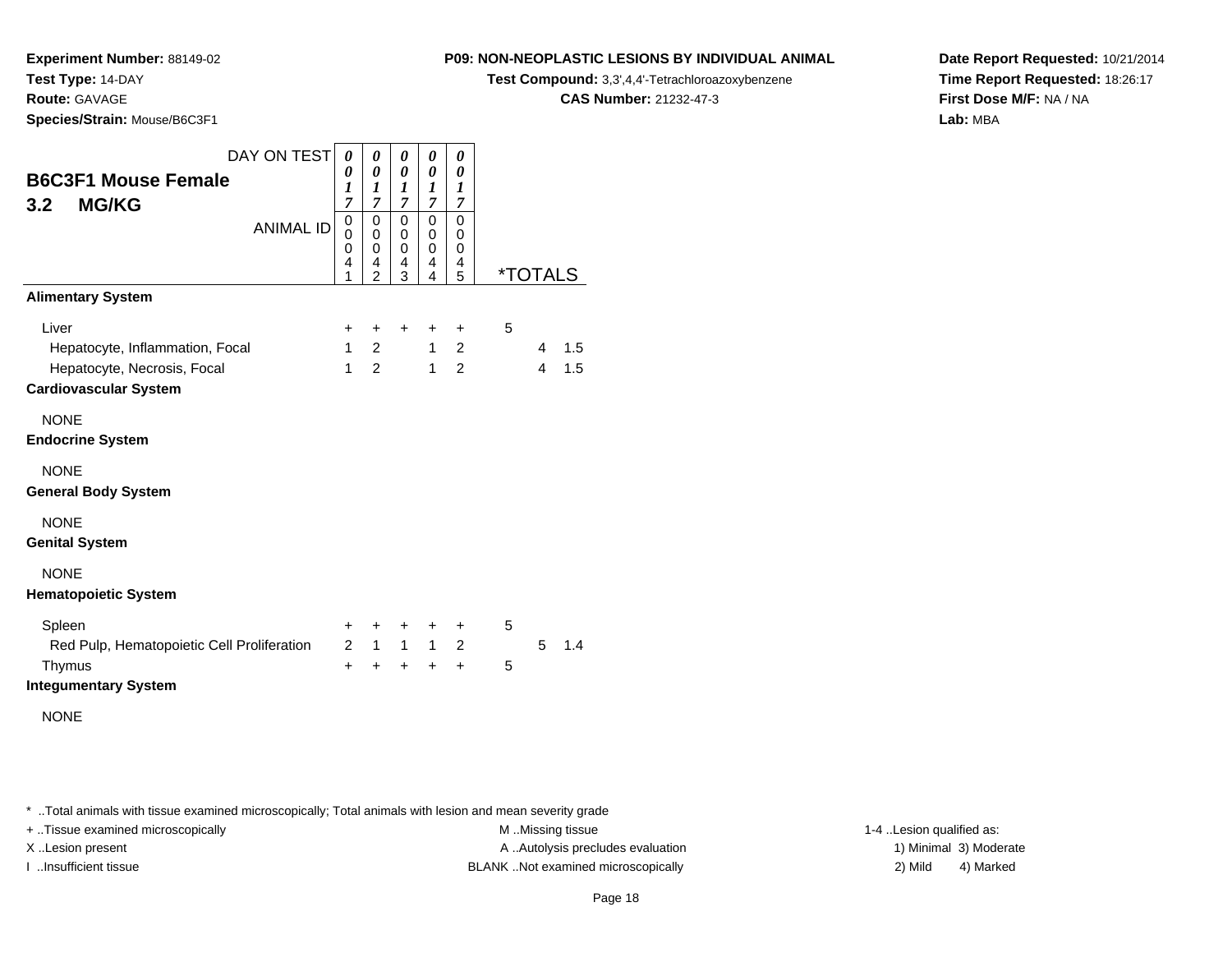**Experiment Number:** 88149-02**Test Type:** 14-DAY**Route:** GAVAGE

**Species/Strain:** Mouse/B6C3F1

|     |                            | DAY ON TEST      | 0 | 0 | 0 | 0 | 0 |
|-----|----------------------------|------------------|---|---|---|---|---|
|     | <b>B6C3F1 Mouse Female</b> |                  | 0 | 0 | 0 |   | 0 |
|     |                            |                  |   |   |   |   |   |
| 3.2 | <b>MG/KG</b>               |                  | 7 | ~ | 7 | ~ | 7 |
|     |                            |                  | 0 | 0 | 0 | 0 | 0 |
|     |                            | <b>ANIMAL ID</b> |   | 0 | 0 | 0 |   |
|     |                            |                  | 0 | 0 | 0 | 0 |   |
|     |                            |                  | 4 | 4 | 4 | 4 | 4 |
|     |                            |                  |   | c | ว |   | 5 |

**Musculoskeletal System**

NONE

**Nervous System**

NONE

**Respiratory System**

NONE

**Special Senses System**

NONE

**Urinary System**

NONE

\* ..Total animals with tissue examined microscopically; Total animals with lesion and mean severity grade

+ ..Tissue examined microscopically examined microscopically examined as:  $M$  ..Missing tissue 1-4 ..Lesion qualified as: X..Lesion present **A ..Autolysis precludes evaluation** A ..Autolysis precludes evaluation 1) Minimal 3) Moderate I ..Insufficient tissue BLANK ..Not examined microscopically 2) Mild 4) Marked

**Date Report Requested:** 10/21/2014**Time Report Requested:** 18:26:17**First Dose M/F:** NA / NA**Lab:** MBA

## **P09: NON-NEOPLASTIC LESIONS BY INDIVIDUAL ANIMAL**

**Test Compound:** 3,3',4,4'-Tetrachloroazoxybenzene

**CAS Number:** 21232-47-3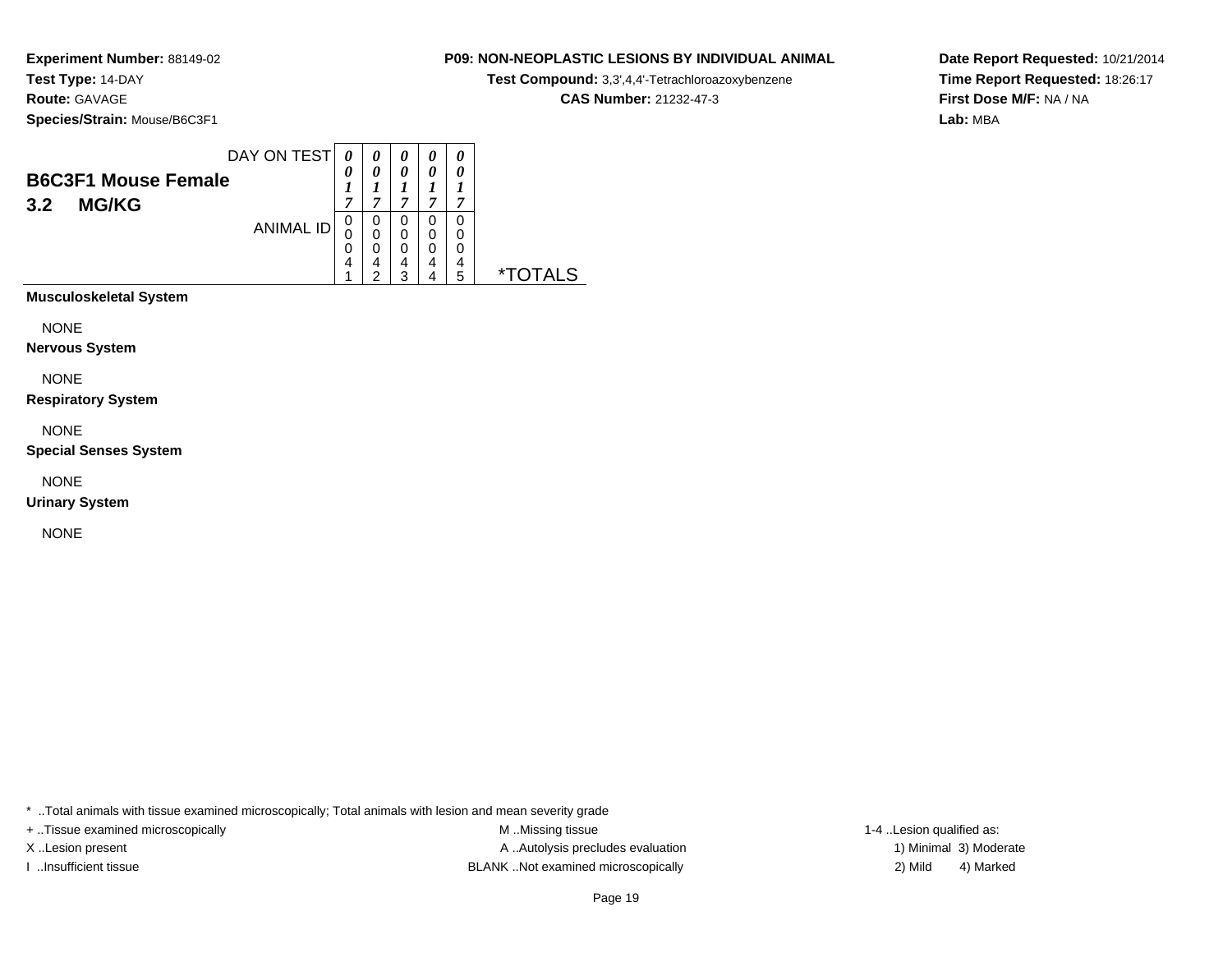## **Route:** GAVAGE

**Species/Strain:** Mouse/B6C3F1

## **P09: NON-NEOPLASTIC LESIONS BY INDIVIDUAL ANIMAL**

**Test Compound:** 3,3',4,4'-Tetrachloroazoxybenzene

**CAS Number:** 21232-47-3

**Date Report Requested:** 10/21/2014**Time Report Requested:** 18:26:17**First Dose M/F:** NA / NA**Lab:** MBA

| DAY ON TEST<br><b>B6C3F1 Mouse Female</b>                                                               | 0<br>0<br>$\boldsymbol{l}$                                                 | 0<br>0<br>1                                       | 0<br>0<br>1                                                 | 0<br>0<br>1                                   | 0<br>0<br>1                           |                           |
|---------------------------------------------------------------------------------------------------------|----------------------------------------------------------------------------|---------------------------------------------------|-------------------------------------------------------------|-----------------------------------------------|---------------------------------------|---------------------------|
| <b>10 MG/KG</b><br><b>ANIMAL ID</b>                                                                     | $\overline{7}$<br>$\boldsymbol{0}$<br>$\mathbf 0$<br>$\mathbf 0$<br>4<br>6 | 7<br>0<br>0<br>$\mathbf 0$<br>4<br>$\overline{7}$ | $\overline{7}$<br>$\mathbf 0$<br>0<br>$\mathbf 0$<br>4<br>8 | 7<br>0<br>0<br>0<br>4<br>9                    | 7<br>0<br>0<br>0<br>5<br>$\mathbf{0}$ | <i><b>*TOTALS</b></i>     |
| <b>Alimentary System</b>                                                                                |                                                                            |                                                   |                                                             |                                               |                                       |                           |
| Liver<br>Hepatocyte, Inflammation, Focal<br>Hepatocyte, Necrosis, Focal<br><b>Cardiovascular System</b> | +<br>1<br>$\mathbf{1}$                                                     | +<br>$\mathbf{1}$<br>$\mathbf{1}$                 | +<br>1                                                      | $\ddot{}$<br>$\overline{2}$<br>$\overline{2}$ | $\ddot{}$                             | 5<br>1.3<br>4<br>3<br>1.3 |
| <b>NONE</b><br><b>Endocrine System</b>                                                                  |                                                                            |                                                   |                                                             |                                               |                                       |                           |
| <b>NONE</b><br><b>General Body System</b>                                                               |                                                                            |                                                   |                                                             |                                               |                                       |                           |
| <b>NONE</b><br><b>Genital System</b>                                                                    |                                                                            |                                                   |                                                             |                                               |                                       |                           |
| <b>NONE</b><br><b>Hematopoietic System</b>                                                              |                                                                            |                                                   |                                                             |                                               |                                       |                           |
| Spleen<br>Red Pulp, Hematopoietic Cell Proliferation<br>Thymus                                          | +<br>$\mathcal{P}$<br>$\ddot{}$                                            | +<br>$\overline{1}$<br>$+$                        | +<br>$1 \quad$<br>$\ddot{}$                                 | +<br>1<br>$\ddot{}$                           | +<br>$\mathbf{1}$<br>$\ddot{}$        | 5<br>5<br>1.2<br>5        |
| <b>Integumentary System</b>                                                                             |                                                                            |                                                   |                                                             |                                               |                                       |                           |
| <b>NONE</b>                                                                                             |                                                                            |                                                   |                                                             |                                               |                                       |                           |

\* ..Total animals with tissue examined microscopically; Total animals with lesion and mean severity grade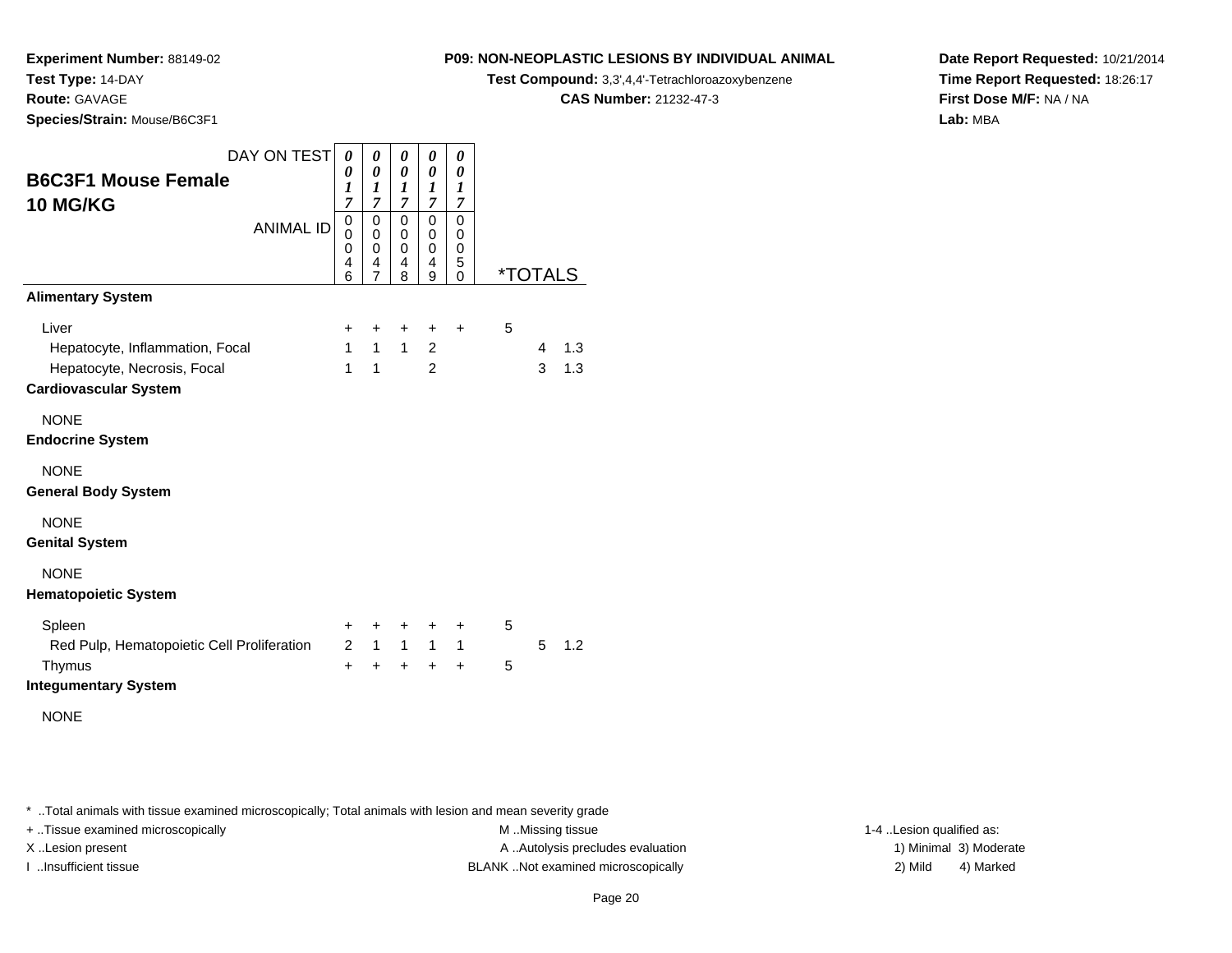## **P09: NON-NEOPLASTIC LESIONS BY INDIVIDUAL ANIMAL**

**Test Compound:** 3,3',4,4'-Tetrachloroazoxybenzene

**CAS Number:** 21232-47-3

**Date Report Requested:** 10/21/2014**Time Report Requested:** 18:26:17**First Dose M/F:** NA / NA**Lab:** MBA

| <b>B6C3F1 Mouse Female</b><br><b>10 MG/KG</b> | DAY ON TEST      | 0<br>7                | 0                | 0<br>0<br>~           | 0<br>0<br>,      | 0 |  |
|-----------------------------------------------|------------------|-----------------------|------------------|-----------------------|------------------|---|--|
|                                               | <b>ANIMAL ID</b> | 0<br>0<br>0<br>4<br>6 | 0<br>0<br>0<br>4 | 0<br>0<br>0<br>4<br>я | 0<br>0<br>4<br>a | 5 |  |
| <b>Musculoskeletal System</b>                 |                  |                       |                  |                       |                  |   |  |

NONE

**Nervous System**

NONE

**Respiratory System**

NONE

**Special Senses System**

NONE

**Urinary System**

NONE

\* ..Total animals with tissue examined microscopically; Total animals with lesion and mean severity grade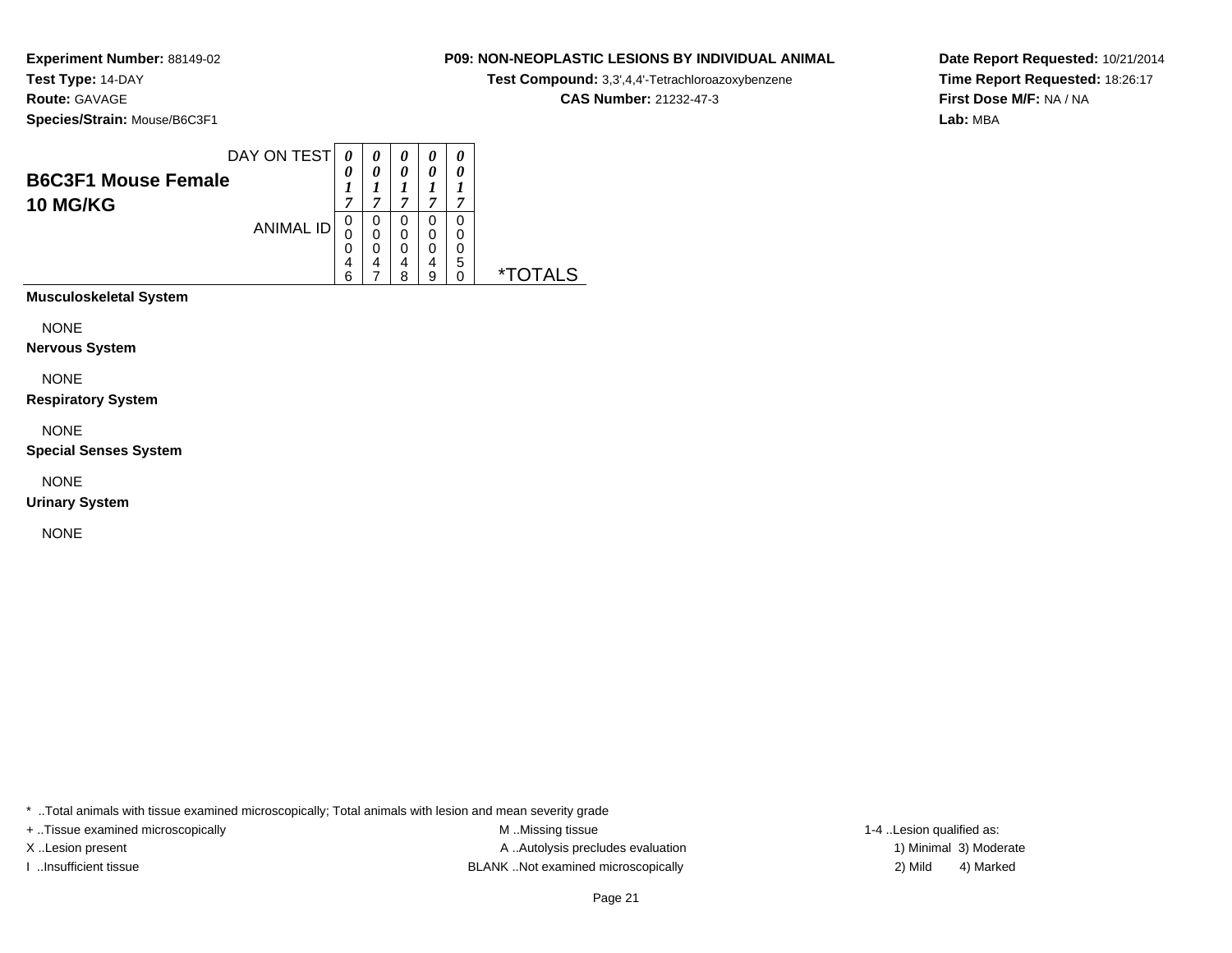## **Route:** GAVAGE

**Species/Strain:** Mouse/B6C3F1

## **P09: NON-NEOPLASTIC LESIONS BY INDIVIDUAL ANIMAL**

**Test Compound:** 3,3',4,4'-Tetrachloroazoxybenzene

**CAS Number:** 21232-47-3

**Date Report Requested:** 10/21/2014**Time Report Requested:** 18:26:17**First Dose M/F:** NA / NA**Lab:** MBA

| <b>B6C3F1 Mouse Female</b><br>32 MG/KG<br><b>Alimentary System</b>                                      | DAY ON TEST<br><b>ANIMAL ID</b> | $\boldsymbol{\theta}$<br>0<br>1<br>$\overline{7}$<br>$\mathbf 0$<br>$\Omega$<br>$\mathbf 0$<br>5<br>1 | 0<br>0<br>$\boldsymbol{l}$<br>$\overline{7}$<br>$\mathbf 0$<br>$\mathbf 0$<br>$\mathbf 0$<br>5<br>$\mathcal{P}$ | 0<br>0<br>1<br>7<br>0<br>0<br>$\mathbf 0$<br>5<br>3 | 0<br>0<br>$\boldsymbol{l}$<br>$\overline{7}$<br>$\Omega$<br>0<br>0<br>5<br>$\overline{\mathbf{A}}$ | 0<br>0<br>1<br>7<br>$\mathbf 0$<br>0<br>$\mathbf 0$<br>5<br>5 |   | <i><b>*TOTALS</b></i> |            |
|---------------------------------------------------------------------------------------------------------|---------------------------------|-------------------------------------------------------------------------------------------------------|-----------------------------------------------------------------------------------------------------------------|-----------------------------------------------------|----------------------------------------------------------------------------------------------------|---------------------------------------------------------------|---|-----------------------|------------|
| Liver<br>Hepatocyte, Inflammation, Focal<br>Hepatocyte, Necrosis, Focal<br><b>Cardiovascular System</b> |                                 | +<br>$\mathbf{1}$                                                                                     | $\ddot{}$<br>$\mathbf{1}$                                                                                       | +<br>$2^{\circ}$<br>$\overline{2}$                  | +<br>$\mathbf{1}$<br>$\mathbf{1}$                                                                  | $\ddot{}$<br>$\mathbf{1}$                                     | 5 | 5<br>$\overline{2}$   | 1.2<br>1.5 |
| <b>NONE</b><br><b>Endocrine System</b>                                                                  |                                 |                                                                                                       |                                                                                                                 |                                                     |                                                                                                    |                                                               |   |                       |            |
| <b>NONE</b><br><b>General Body System</b>                                                               |                                 |                                                                                                       |                                                                                                                 |                                                     |                                                                                                    |                                                               |   |                       |            |
| <b>NONE</b><br><b>Genital System</b>                                                                    |                                 |                                                                                                       |                                                                                                                 |                                                     |                                                                                                    |                                                               |   |                       |            |
| <b>NONE</b><br><b>Hematopoietic System</b>                                                              |                                 |                                                                                                       |                                                                                                                 |                                                     |                                                                                                    |                                                               |   |                       |            |
| Spleen<br>Red Pulp, Hematopoietic Cell Proliferation                                                    |                                 | $\ddot{}$                                                                                             |                                                                                                                 | ٠                                                   | +<br>$\overline{2}$                                                                                | $\ddot{}$<br>$\overline{2}$                                   | 5 | 2                     | 2.0        |
| Thymus<br><b>Integumentary System</b><br><b>NONE</b>                                                    |                                 | $\div$                                                                                                |                                                                                                                 |                                                     | $\ddot{}$                                                                                          | $\ddot{}$                                                     | 5 |                       |            |

\* ..Total animals with tissue examined microscopically; Total animals with lesion and mean severity grade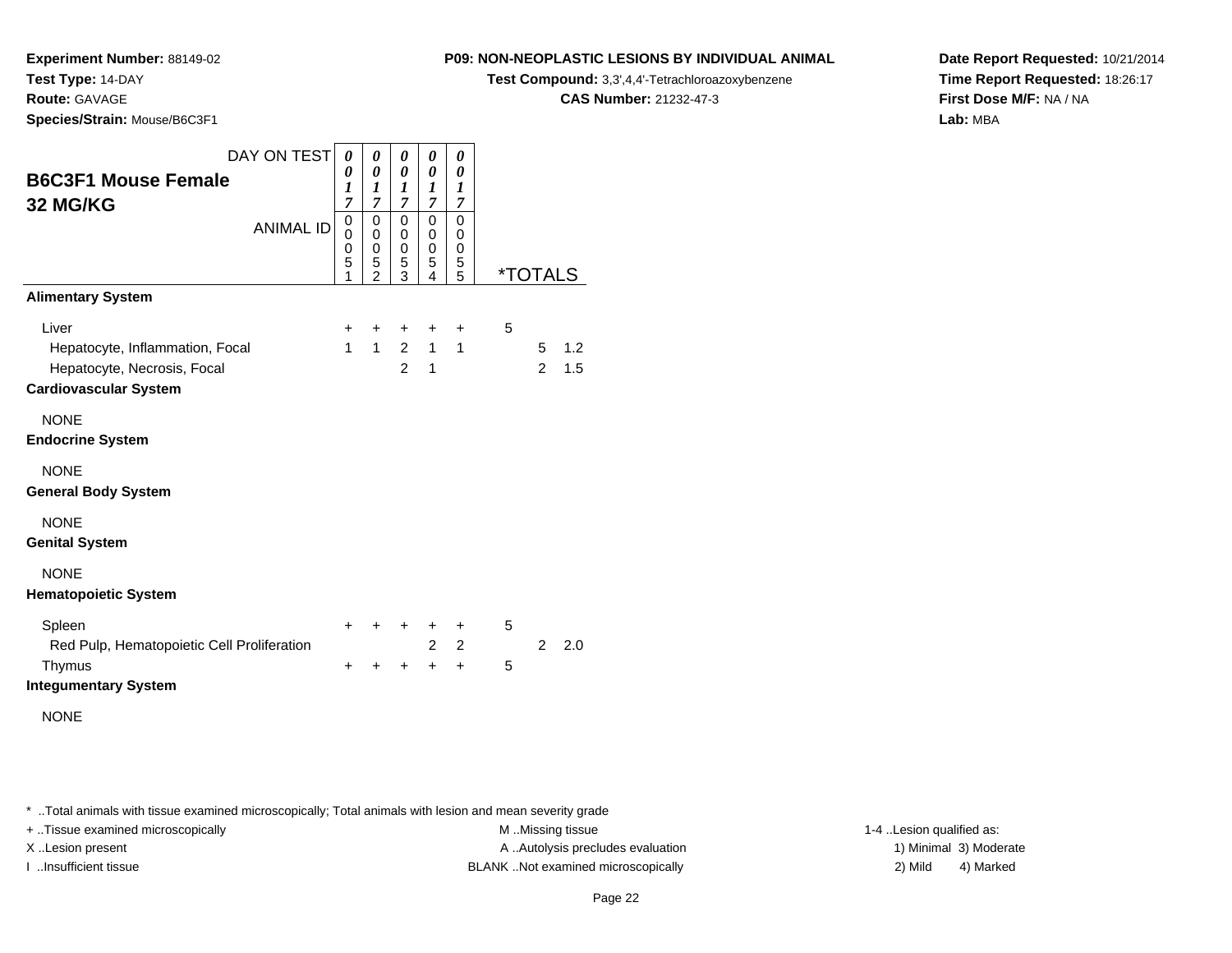## **P09: NON-NEOPLASTIC LESIONS BY INDIVIDUAL ANIMAL**

**Test Compound:** 3,3',4,4'-Tetrachloroazoxybenzene

**CAS Number:** 21232-47-3

**Date Report Requested:** 10/21/2014**Time Report Requested:** 18:26:17**First Dose M/F:** NA / NA**Lab:** MBA

| <b>B6C3F1 Mouse Female</b><br>32 MG/KG | DAY ON TEST      | $\theta$<br>7    | 0                     | 0<br>$\boldsymbol{\theta}$<br>7 | 0<br>0<br>7 |        |  |
|----------------------------------------|------------------|------------------|-----------------------|---------------------------------|-------------|--------|--|
|                                        | <b>ANIMAL ID</b> | 0<br>0<br>0<br>5 | 0<br>0<br>0<br>5<br>⌒ | 0<br>0<br>0<br>5<br>ว           | 0<br>0<br>5 | 5<br>5 |  |
| <b>Musculoskeletal System</b>          |                  |                  |                       |                                 |             |        |  |

NONE

**Nervous System**

NONE

**Respiratory System**

NONE

**Special Senses System**

NONE

**Urinary System**

NONE

\* ..Total animals with tissue examined microscopically; Total animals with lesion and mean severity grade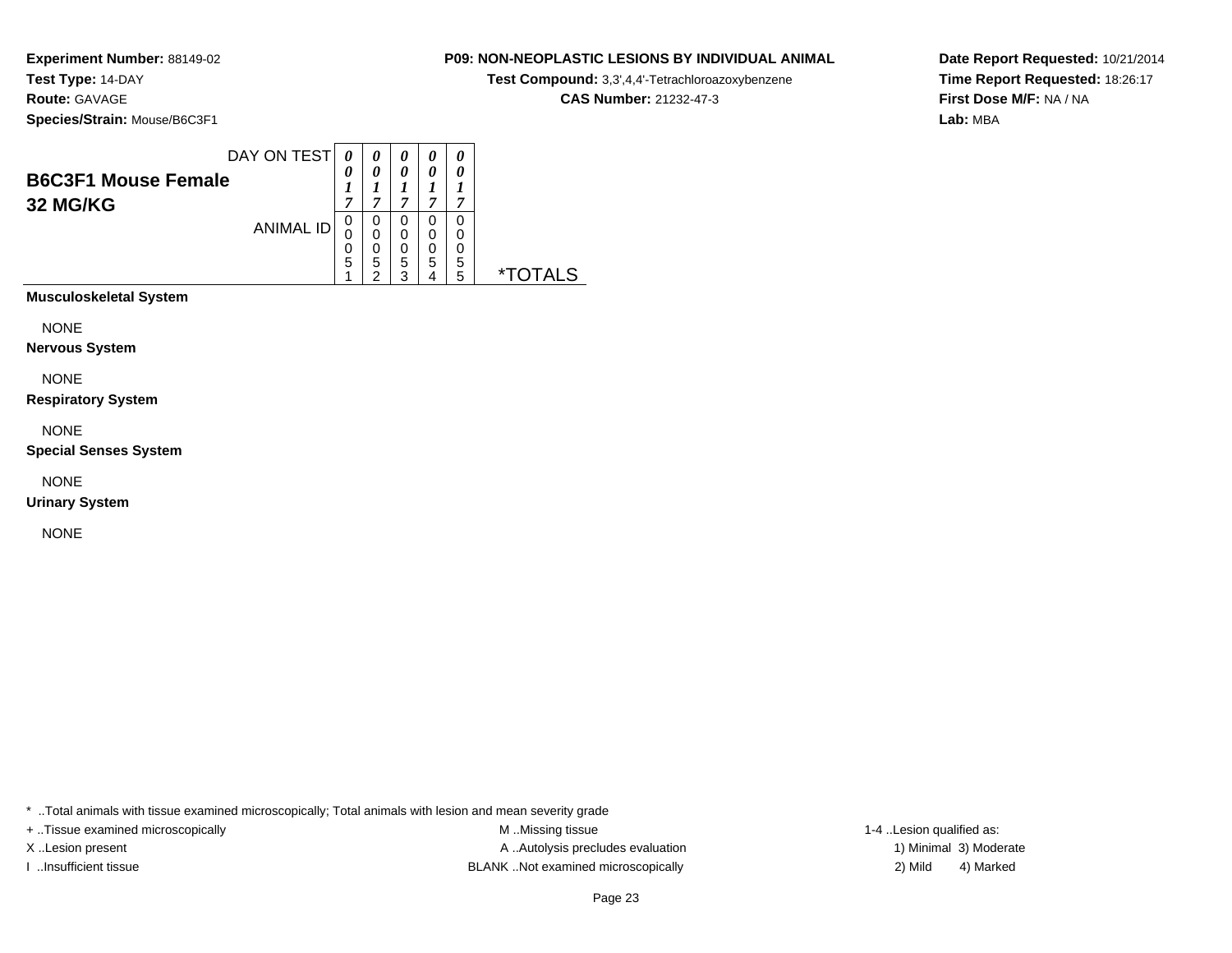**Route:** GAVAGE

**Species/Strain:** Mouse/B6C3F1

## **P09: NON-NEOPLASTIC LESIONS BY INDIVIDUAL ANIMAL**

**Test Compound:** 3,3',4,4'-Tetrachloroazoxybenzene

**CAS Number:** 21232-47-3

**Date Report Requested:** 10/21/2014**Time Report Requested:** 18:26:17**First Dose M/F:** NA / NA**Lab:** MBA

| <b>B6C3F1 Mouse Female</b><br><b>MG/KG</b><br>100                                                                                                                                   | DAY ON TEST<br><b>ANIMAL ID</b> | 0<br>0<br>1<br>$\overline{7}$<br>0<br>0<br>0<br>5<br>6        | 0<br>$\pmb{\theta}$<br>$\boldsymbol{l}$<br>$\overline{7}$<br>$\mathbf 0$<br>0<br>0<br>5<br>$\overline{7}$ | 0<br>$\boldsymbol{\theta}$<br>1<br>$\overline{7}$<br>$\mathbf 0$<br>0<br>0<br>5<br>8 | 0<br>0<br>1<br>$\overline{7}$<br>$\mathbf 0$<br>0<br>0<br>5<br>9 | 0<br>0<br>$\boldsymbol{l}$<br>7<br>0<br>0<br>0<br>6<br>0                     | <i><b>*TOTALS</b></i> |        |            |
|-------------------------------------------------------------------------------------------------------------------------------------------------------------------------------------|---------------------------------|---------------------------------------------------------------|-----------------------------------------------------------------------------------------------------------|--------------------------------------------------------------------------------------|------------------------------------------------------------------|------------------------------------------------------------------------------|-----------------------|--------|------------|
| <b>Alimentary System</b>                                                                                                                                                            |                                 |                                                               |                                                                                                           |                                                                                      |                                                                  |                                                                              |                       |        |            |
| Gallbladder<br>Liver<br>Hepatocyte, Inflammation, Focal<br>Hepatocyte, Necrosis, Focal<br>Stomach, Forestomach<br>Stomach, Glandular<br><b>Cardiovascular System</b><br><b>NONE</b> |                                 | +<br>$\ddot{}$<br>$\mathbf{1}$<br>1<br>$\ddot{}$<br>$\ddot{}$ | +<br>$\ddot{}$<br>$\overline{2}$<br>$\mathcal{P}$<br>$\ddot{}$<br>$\ddot{}$                               | +<br>$\ddot{}$<br>$\overline{2}$<br>$\overline{2}$<br>$+$<br>$\ddot{}$               | +<br>$\ddot{}$<br>$\overline{2}$<br>2<br>$\ddot{}$<br>$\ddot{}$  | $\ddot{}$<br>+<br>$\overline{2}$<br>$\overline{2}$<br>$\ddot{}$<br>$\ddot{}$ | 5<br>5<br>5<br>5      | 5<br>5 | 1.8<br>1.8 |
| <b>Endocrine System</b>                                                                                                                                                             |                                 |                                                               |                                                                                                           |                                                                                      |                                                                  |                                                                              |                       |        |            |
| <b>NONE</b><br><b>General Body System</b>                                                                                                                                           |                                 |                                                               |                                                                                                           |                                                                                      |                                                                  |                                                                              |                       |        |            |
| <b>NONE</b><br><b>Genital System</b>                                                                                                                                                |                                 |                                                               |                                                                                                           |                                                                                      |                                                                  |                                                                              |                       |        |            |
| <b>NONE</b><br><b>Hematopoietic System</b>                                                                                                                                          |                                 |                                                               |                                                                                                           |                                                                                      |                                                                  |                                                                              |                       |        |            |
| Lymph Node, Mesenteric<br>Spleen<br>Red Pulp, Hematopoietic Cell Proliferation                                                                                                      |                                 | ÷<br>+<br>$\overline{2}$                                      | ÷<br>+<br>1                                                                                               | +<br>$\ddot{}$<br>$\overline{2}$                                                     | ÷<br>+<br>1                                                      | ÷<br>+<br>$\overline{2}$                                                     | 5<br>5                | 5      | 1.6        |

\* ..Total animals with tissue examined microscopically; Total animals with lesion and mean severity grade